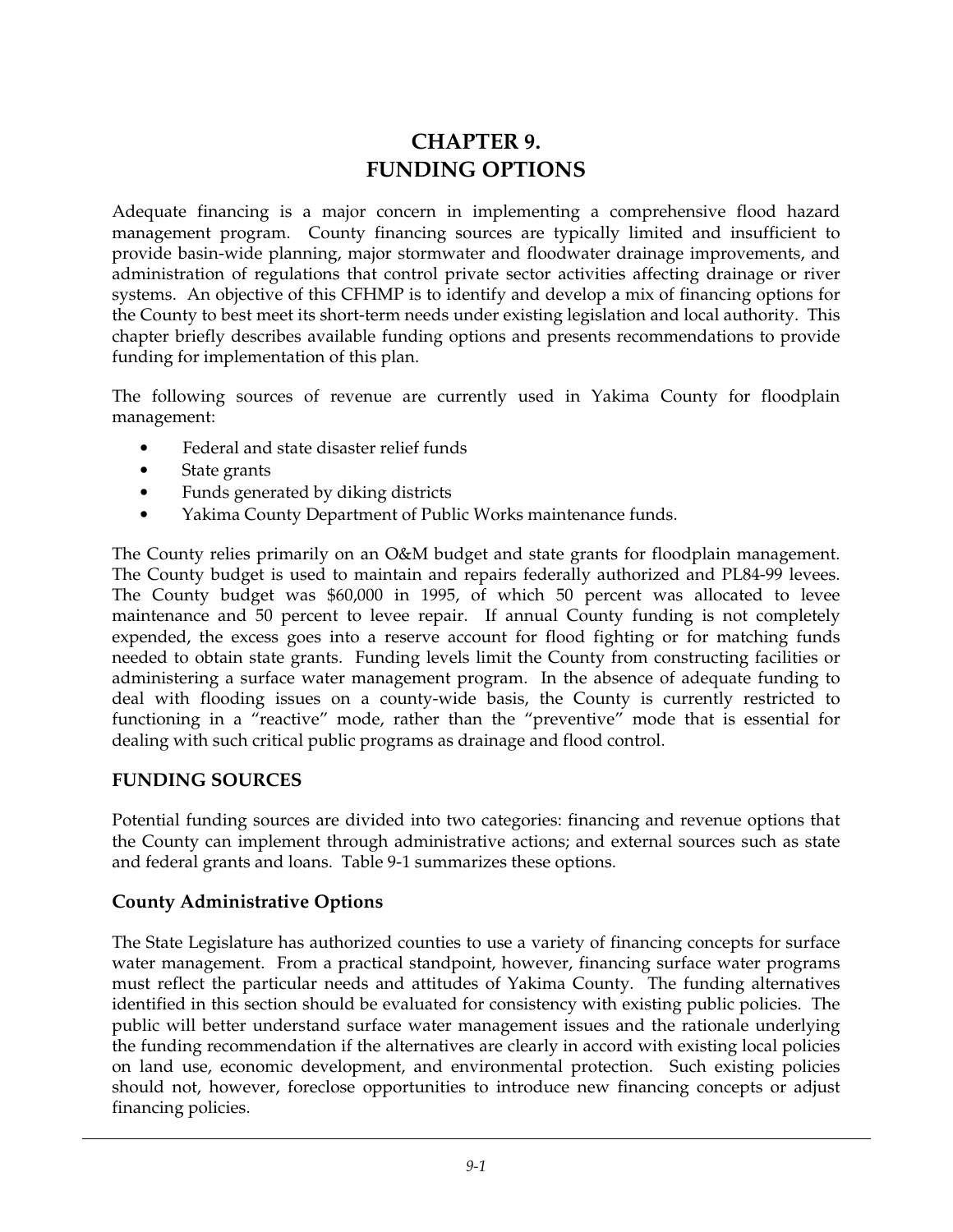| TABLE 9-1.<br>SUMMARY OF FUNDING OPTIONS                                                                                                                                                                |                                                                                                                              |                                                     |  |  |  |  |  |  |
|---------------------------------------------------------------------------------------------------------------------------------------------------------------------------------------------------------|------------------------------------------------------------------------------------------------------------------------------|-----------------------------------------------------|--|--|--|--|--|--|
| County Administrative Options                                                                                                                                                                           | <b>Federal Sources</b>                                                                                                       | <b>State Sources</b>                                |  |  |  |  |  |  |
| River Improvement Fund                                                                                                                                                                                  | <b>FEMA</b>                                                                                                                  | Ecology                                             |  |  |  |  |  |  |
| Flood Control Zone Districts                                                                                                                                                                            | Reigle Community Development & Regulatory<br>Improvement Act (PL 103-325)                                                    | Flood Control<br>Assistance                         |  |  |  |  |  |  |
| Drainage Districts<br>Local Improvement Districts                                                                                                                                                       | Robert T. Stafford Disaster Relief and<br>Emergency Assistance Act (PL 93-288)                                               | <b>Account Program</b><br>Centennial Clean          |  |  |  |  |  |  |
| <b>Surface Water Utility</b>                                                                                                                                                                            | <b>COE</b>                                                                                                                   | Water Fund                                          |  |  |  |  |  |  |
| <b>County Revenues</b><br>Current Expense Fund<br>Road Fund<br>Real Estate Excise Tax<br>Debt Financing (bonds)<br>Developer Contributions<br>Drainage Development Fees<br>Construction in Lieu of Fees | Small Flood Control Projects (Section 205 of the<br>Flood Control Act of 1948)                                               | <b>Water Pollution</b><br>Control<br>Revolving Fund |  |  |  |  |  |  |
|                                                                                                                                                                                                         | Emergency Bank Protection (Section 14 of the<br>Flood Control Act of 1946)                                                   | <b>CTED</b>                                         |  |  |  |  |  |  |
|                                                                                                                                                                                                         | Floodplain Management Services (Section 206 of<br>the Flood Control Act of 1960)                                             | Hazard<br>Mitigation Grant                          |  |  |  |  |  |  |
|                                                                                                                                                                                                         | Planning Assistance to the States (Section 22 of<br>$\overline{\phantom{m}}$<br>the Water Resources Development Act of 1986) | Program<br>Public Works<br><b>Trust Fund</b>        |  |  |  |  |  |  |
|                                                                                                                                                                                                         | Habitat Restoration (Section 1135 of the Water<br>$\qquad \qquad -$<br>Resources Development Act of 1986)                    | <b>WSDOT</b>                                        |  |  |  |  |  |  |
|                                                                                                                                                                                                         | NRCS-Water protection and Flood Prevention Act<br>$(PL 83-566)$                                                              | <b>Emergency Relief</b><br>Funds                    |  |  |  |  |  |  |
|                                                                                                                                                                                                         | USDA-Farm Program                                                                                                            |                                                     |  |  |  |  |  |  |

# TABLE 9-1.

## *River Improvement Fund*

The River Improvement Fund was created under the taxing authority established by RCW 86.12 and has been a good source for financing flood control maintenance. Originally, the fund was to finance drainage activities related to flood control, but it can be and is being used to fund other activities related to flood or stormwater control as specified in RCW 86.12.020.

The River Improvement Fund is generated from a County-wide levy of up to \$0.25 per \$1,000 assessed value (AV). The levy rate must be consistent throughout the County, but the revenue appropriation can vary among basins. The funds can be used to share costs of surface water management activities with local governments and to match the state FCAAP program. The revenue for the River Improvement Fund comes from the County-wide property tax subject to statutory limitations on rate and amount. The levy is subject to the following limitations:

- It may not exceed \$0.25 per \$1,000 AV
- Increases in the levy may not force the overall county assessment to exceed statuary limits.

For this fund, there is little relationship between the amount of property tax paid by individuals and businesses and the need for drainage or surface water management. Also, many properties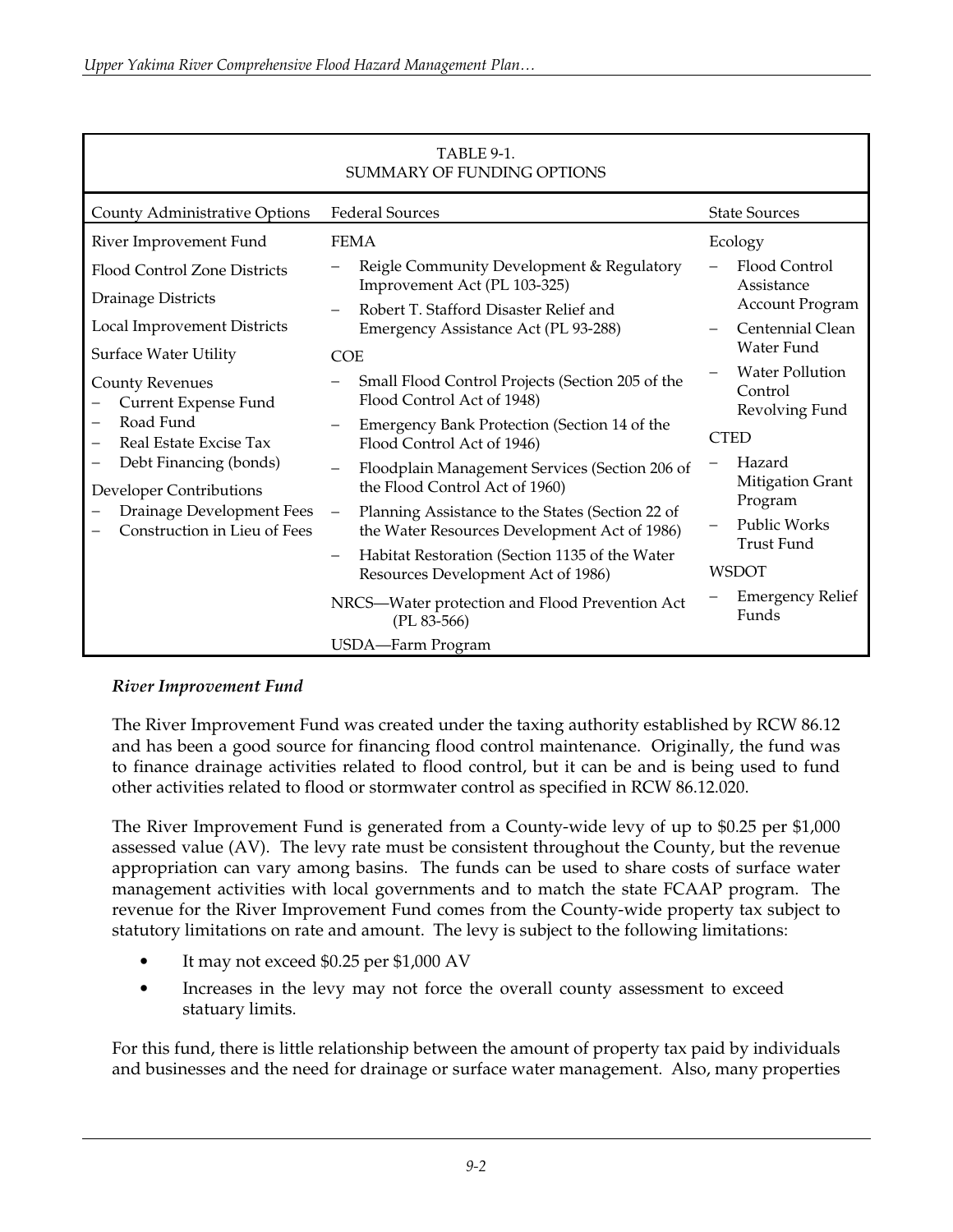that contribute runoff or receive benefits, such as schools, churches, and publicly owned property, are tax exempt.

#### *Flood Control Zone Districts*

Flood control zone districts, authorized by RCW 86.15, may be established by either a petition signed by 25 percent of the voters in the proposed district, or by action of the County Commissioners. A flood control zone district is governed by a board of supervisors, typically the County Commissioners. Prior to establishment of a flood control zone district, incorporated areas within the proposed district must be given the opportunity to be excluded. These districts have the authority to use several different funding mechanisms, including the following:

- A regular levy requiring authorization by the supervisors. The maximum amount that can be levied is 50 cents per \$1,000 of assessed valuation.
- An excess levy as a property tax requiring annual voter approval. This type of levy does not fall under the constitutional and statutory limitations of regular levies. An excess levy is based on property value and would not affect existing County revenues. The levy, if approved annually by voters, can generate substantial revenue for overall surface water management or flood control. However, considerable cost is involved in making voters familiar with the issues on an annual basis, and there is no certainty of funds from year to year.
- A service charge similar to that of a drainage utility. This charge is allowed under a flood control zone district.
- Local improvement districts (LIDs).
- Bonds.

#### *Drainage Districts*

Creating a drainage district is a method of financing drainage capital improvements and ongoing maintenance and operations. The processes of creating a drainage district and setting assessments are specified in RCW 85.06, Drainage District, and RCW 85.38, Special District Creation and Operation. These laws apply specifically to counties and provide a method of financing and operating facilities to serve specific areas of land. A city may operate as a drainage district; however, the creation and assessment process is specifically tied to the legislative authority of the county in which the drainage district is located.

Creation of a drainage district involves a vote by landowners and the election of a board of commissioners. Election of the board reduces the active involvement of the county in the operation and management of the district.

State law also specifies the method of assessing property within a district. Assessment zones must reflect the relative benefit or use each property will receive from district operations and facilities. The assessment zones determine the dollar value of benefit per acre.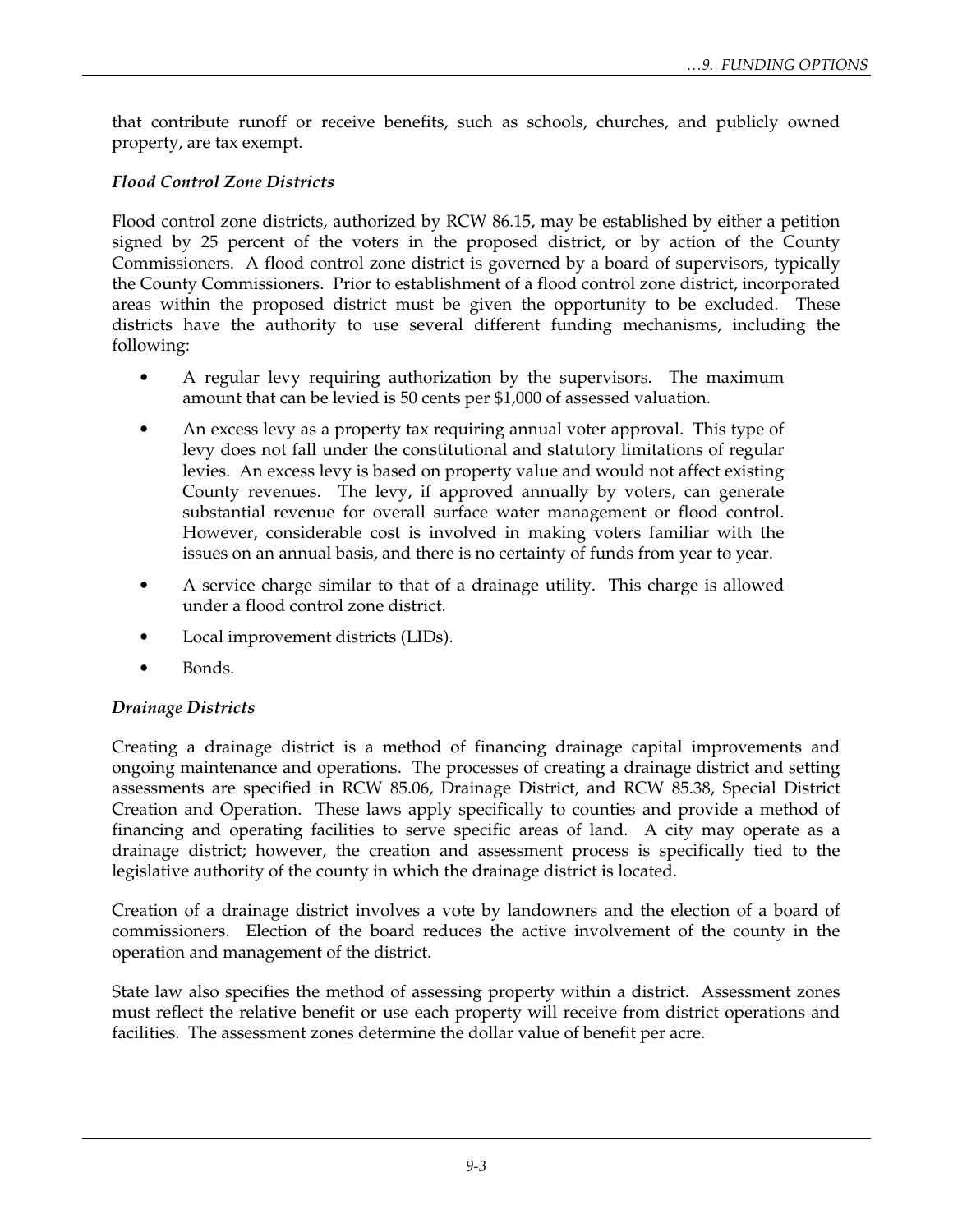A budget must be adopted each year and must demonstrate that the assessments are sufficient to cover annual expenses. The cost of improvements is not included in the special assessment until the year after the improvements are constructed.

Advantages of drainage districts include the following:

- They provide funding for both O&M and capital improvements.
- Assessments are billed on property tax statements and collected with property taxes.
- Costs are equitably allocated to property owners in the district based on benefit or use received on a district-wide basis.

Disadvantages of drainage districts include the following:

- Involvement of the county in the management and operation of the district is limited. The county has a legislative role in creation, but a separately elected board of commissioners manages the district.
- Property owners must approve by vote the creation of a district.
- Funds for capital improvements cannot be collected until after the improvements are completed.
- District creation and benefit-assessment processes defined by statute are very complicated.
- The county's flexibility in working with developers is limited.
- Assessments may be limited by the property tax lid.

## *Local Improvement Districts*

Local improvement districts (LIDs) allow the county to issue bonds for the cost of improvements and to recover the cost through assessments based on "specially benefiting" property. Special benefit is defined by the increased property value that results from the improvements.

For water and sewer improvements, properties are considered specially benefiting when they are physically connected to, or have the ability to physically connect to, the sewer or water system. For drainage improvements, it is often difficult to demonstrate special benefit because there is generally no physical connection and property value often is not directly affected by the existence of a drainage system, except where flooding is frequent. Moreover, property at the top of a hill does not specially benefit from drainage improvements, but it does contribute to the surface water problems. Property at the bottom of the hill sees a more positive effect from the drainage improvements, even though it contributes only a portion of the runoff.

LIDs have been used to finance water supply, sanitary sewers, and storm drains when all three utilities are needed in an area. An LID might be appropriate for construction of a facility to serve several properties where the runoff contribution and benefit are similar.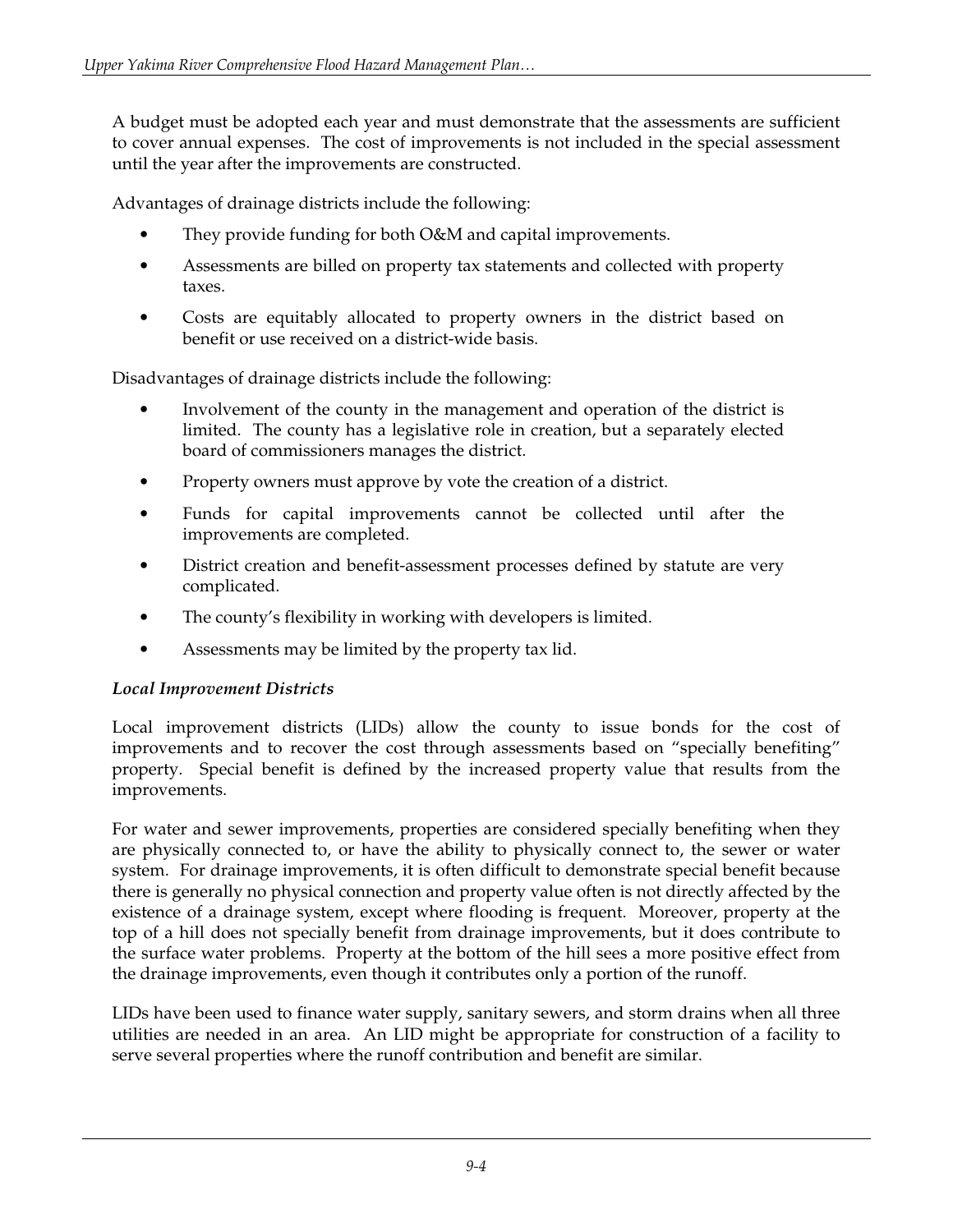## *Surface Water Utility*

The underlying concept of a surface water utility is that all properties contribute surface water runoff to the drainage system and therefore should pay an equitable share of the system's O&M and capital costs.

RCW 36.89 gives the county authority to generate revenue by charging those who contribute to an increase in surface water runoff or who benefit from any stormwater control facility the county provides. Schools, churches, and other tax-exempt properties, as well as public entities and public property, are subject to the same rates and charges as private properties.

The formation of a surface water utility would give Yakima County a continuous and reliable funding source to pay for both capital improvements and ongoing maintenance and operating costs. The County would have direct control over rates and charges, rather than being limited to the prescribed methods set forth by statute for a drainage district.

A reliable source of funding is a key element in developing and continuing a successful, wellmanaged surface water management system. The existence of a utility charge would provide Yakima County with the opportunity to plan and carry out its comprehensive flood hazard management plan. The County can create a County-wide utility that is implemented on a basin-by-basin approach using variable rates. The fees can be included with property tax statements; a new billing system is not needed.

The primary disadvantage to establishing a drainage utility is the public perception that a new charge is being imposed for a service already being provided.

## *County Revenues*

A number of County funding sources can be used in a discretionary manner to finance storm drainage and flood control. They include the current expense fund, the road fund, the real estate excise tax, and debt financing.

## *Current Expense Fund*

The current expense fund provides the general revenue used for County operations and services. It is derived from sources including property and sales taxes, fees, licenses, fines, investment interest, and contributions for services from other governments. Taxes are the most significant source of revenue for the current expense fund. Of the amount derived from taxes, property taxes provide the largest percentage. Taxes are levied on all taxable real and personal property. Not all of the levy goes into the current expense fund. Dedicated levy amounts are deposited in other funds, such as the river improvement fund discussed previously.

The property tax is based on the assessed value of property and the levy rate per \$1,000 AV. The County Commission sets the levy rate, which is subject to two statutory restrictions. RCW 84.52.043 sets the maximum levy rate for the all-county levy at \$1.80 per \$1,000 AV. In addition, RCW 84.55.010 restricts the amount of taxes levied to 106 percent of the highest of the three prior years' levy amounts plus an additional amount derived from taxing the assessed valuation of new construction. The latter restriction, called the 106 percent lid, has historically held the maximum levy rate below the \$1.80 per \$1,000 AV level.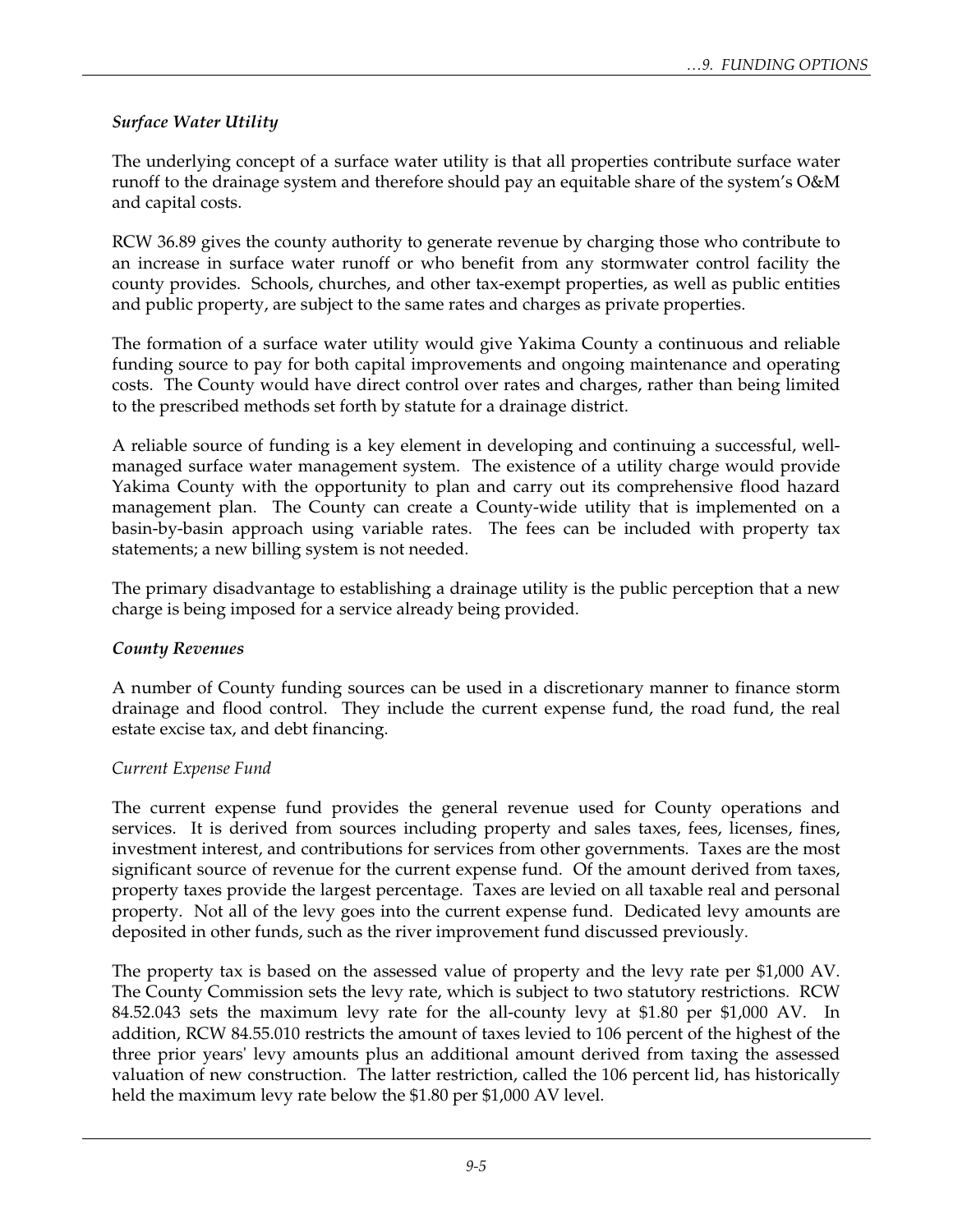State law also provides full or partial exemptions to certain types of property and classes of ownership. Some non-profit organizations, such as churches and government, are totally exempt from property taxes, while partial exemptions are given to low-income or senior and handicapped citizens. Also, farm, open space, and timber land is generally valued at less than fair market value.

## *Road Fund*

The road fund is generated by sources including a County road levy, gasoline sales tax, and federal and state grants. A portion of the road fund is used to pay for drainage activities associated with County roads. The County road levy is limited to a maximum rate of \$2.25 per \$1,000 AV and is restricted by the 106 percent lid.

Road funds cannot be used for non-road-related activities without jeopardizing the County's eligibility for state financial programs including the Rural Arterial Program (RAP).

## *Real Estate Excise Tax*

RCW 82.46 allows counties and cities to levy an excise tax equivalent to 0.25 percent of the sale of real property. These funds are used explicitly for capital facilities on the premise that revenues generated through property sales reduce the burden on the general public of the problems created by growth and development.

## *Debt Financing*

Debt financing is often used to fund drainage-related capital projects. The sale of bonds is an option, but the debt service on bonds represents an ongoing funding requirement. Options for debt financing include the following:

- *General Obligation (GO) Bonds* are bonds for which the full faith and credit of the issuing government is pledged. The bonds are secured by an unconditional pledge of the issuing government to levy unlimited taxes to retire the bonds. GO bonds may require voter approval and may create a need to raise taxes. Interest rates are generally the lowest available.
- *Revenue Bonds* are bonds whose principal and interest are payable exclusively from earnings of an Enterprise Fund (such as a surface water utility), and are therefore more equitable than GO bonds. The revenue bonds generally carry higher interest rates and a reserve is required. Bonds usually contain restricted operations and the market is not as broad as for GO bonds. Usually there is no need for voter approval and limits are often not subject to debt ceiling.
- *Bond Anticipation Notes* are short-term interest-bearing notes issued in anticipation of bonds to be issued at a later date. Anticipated notes increase the issuer's risk and assume that long-term rates will fall.
- *Revenue Anticipation Notes* are short-term interest-bearing notes issued in anticipation of revenue to be received later.
- *Grant Anticipation Notes* are short-term interest-bearing notes issued in anticipation of grants to be received later.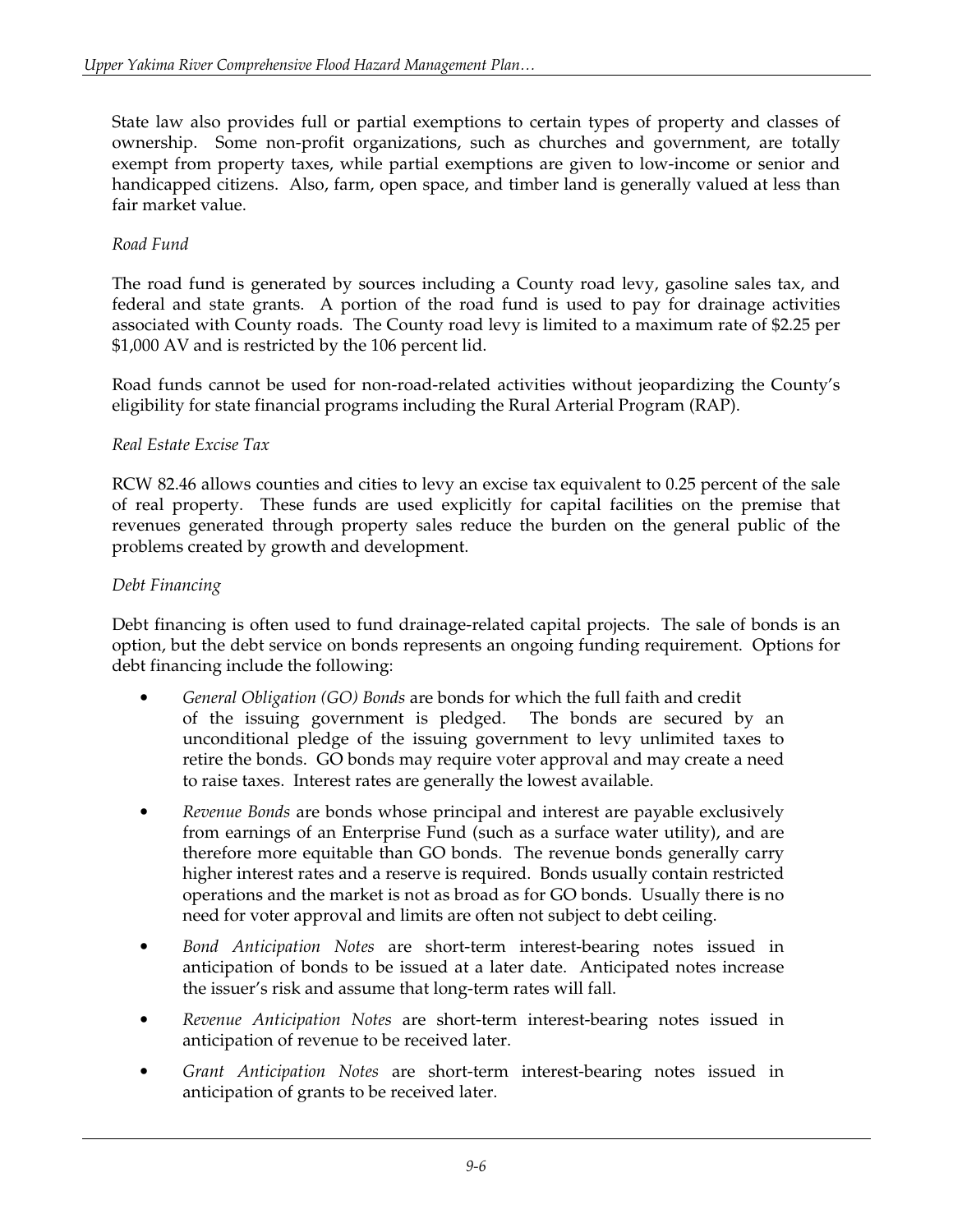- *Tax Anticipation Notes* are interest-bearing notes issued in anticipation of taxes to be received later.
- *Industrial Development Bonds (IDBs)* are bonds issued for private and quasipublic endeavors. They are secured by revenues of the bond-financed property. IDBs are used by governments to provide lower-cost financing to promote industrial and commercial development. The public purpose of some IDB issuances raises questions; IDBs may crowd out other demands on municipal market. These bonds are restricted by the 1982 Tax Equity and Fiscal Responsibility Act.
- *Industrial Revenue Bonds* are bonds issued by the County, the proceeds of which are used to construct facilities in conjunction with a private business enterprise. Lease payments made by the business enterprise to the government are used to service the bonds. These bonds are usually in the form of GO or Revenue bonds. They provide low-cost financing and higher marketability due to yield.

## *Developer Contributions*

Developing land increases the amount and rate of flow of surface water runoff and the need for drainage facilities to handle it. Thus, development creates the need for additional drainage facilities and, indirectly, flood control. Developer contributions are a means of recovering a share of the cost of drainage facilities constructed downstream to handle the increased runoff.

Regional drainage facilities may be constructed to handle the runoff from private property within a drainage basin. A comprehensive drainage plan identifies the regional drainage improvements needed to accommodate a projected level of development—usually the maximum development allowable under the comprehensive land use plan or current zoning for the properties within the basin.

The comprehensive plan or development standards may assume that property owners are responsible for limiting runoff from their property to a specified rate or level of flow. If regional facilities are needed, the plan identifies the type and cost of such facilities.

Developer contributions are frequently used to help fund regional drainage capital improvements, but provide no mechanism to operate and maintain improvements or other elements of a comprehensive surface water program. Developer contributions most commonly involve drainage development fees or construction in lieu of fees.

## *Drainage Development Fees*

Drainage development fees are collected from a developer at the time the runoff from the property is increased (when the property is developed). The cost of drainage improvements can be allocated among undeveloped properties in the basin based on the total area of land in each zoning classification and the estimated contribution to runoff potentially generated by all land at full development. This determines the share of the capital system costs that should be paid by each land use classification. That value is divided by the undeveloped area in each classification to determine the fee per square foot for developing properties in that classification.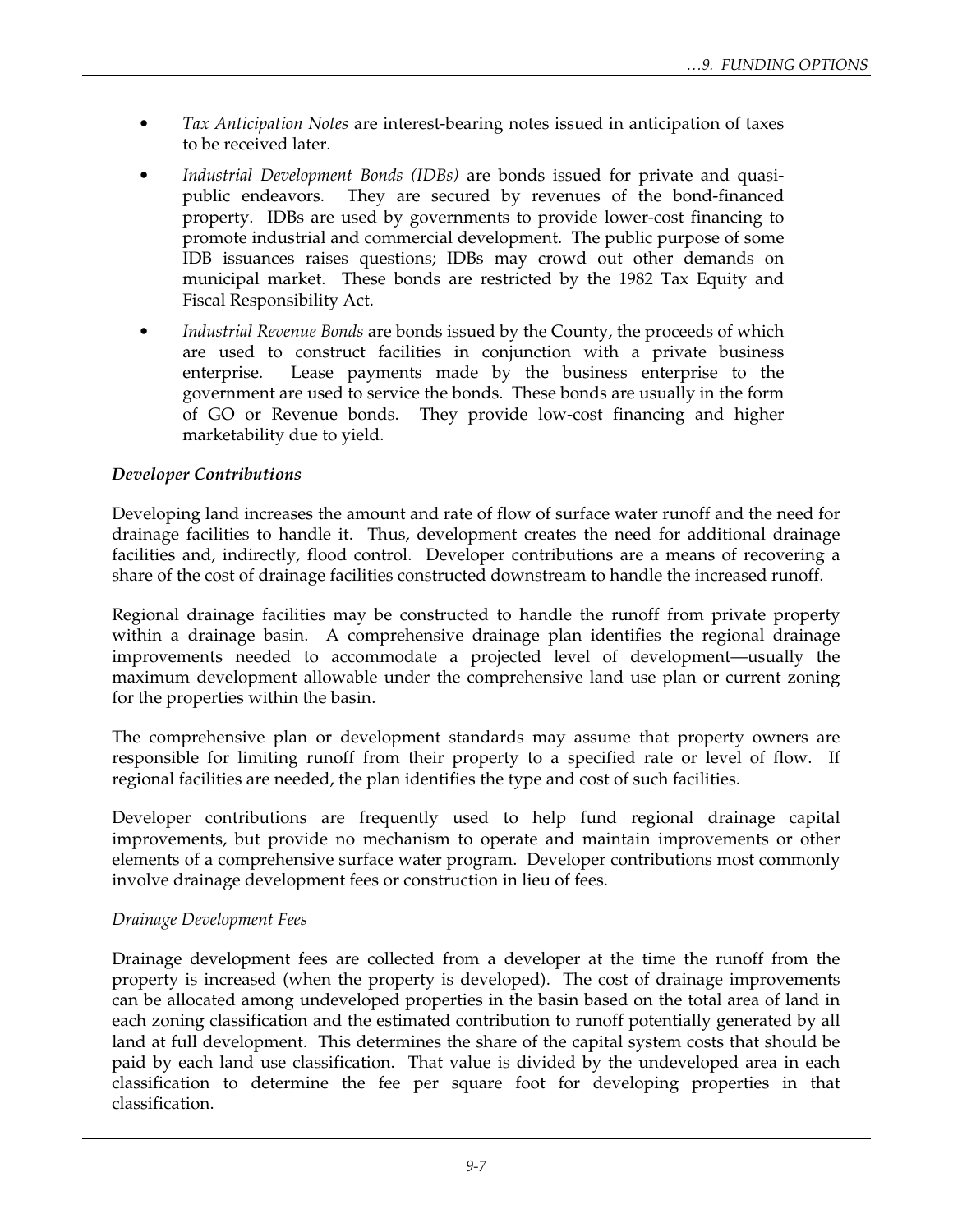The development fees are collected as each parcel is developed. This method works well in drainage basins with undeveloped property where downstream improvements offsite will be needed as the land is developed.

Advantages of drainage development fees include the following:

- An equitable fee for each parcel can be calculated from the size of the parcel and applicable zoning. This calculation is easy for developers to understand and for the County to administer.
- Fees are based on the estimated cost of constructing offsite improvements.
- New drainage improvements can be scheduled by the County as they are needed. The need is determined by the level of development in each basin.
- Fees are used to pay for improvements only in the basin containing the property on which they were assessed.

Disadvantages of drainage development fees include the following:

- The County incurs an obligation to provide needed improvements upon receiving the fees.
- Basin plans with capital-cost estimates must be in place before the fee can be calculated.
- Significant changes in zoning, particularly down-zoning, may result in inadequate revenue to fund the facilities.
- Significant increases in construction costs over estimates used in the basin plan may result in insufficient revenue recovery.
- Patterns of development may require construction of more improvements than money is available for.
- Flexibility is limited because funds must be used for improvements in the basin from which they were collected. This requires an accurate accounting record.
- New developers may perceive an unfair burden if most land in the basin is already developed and development fees have not historically been charged.
- Fees pay for capital improvements only.

## *Construction in Lieu of Fees*

This method assumes that the developer will construct, or contribute directly to the construction of, needed regional improvements in return for the approval to develop the land. This method is often used in developed areas with drainage facilities, already in place, that cannot accommodate increased runoff created by the additional development, or in areas where facilities are needed before development can take place.

The maintenance responsibility for drainage facilities constructed by developers needs to be defined. If the County is granted ownership or control of the facilities, the County will be able to ensure that the facilities are maintained to an acceptable level.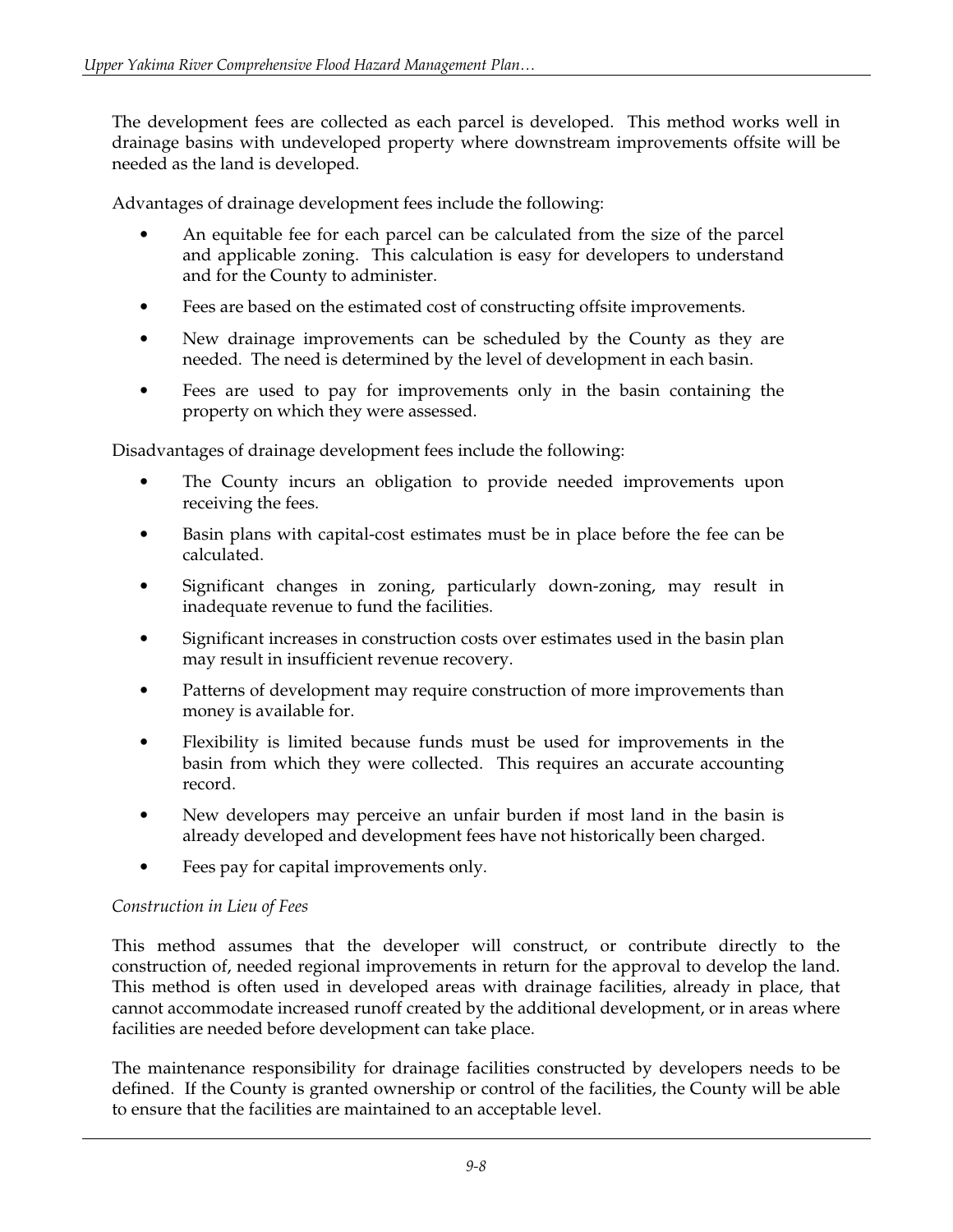Advantages of construction in lieu of fees include the following:

- Facilities are constructed before the new development occurs.
- The County does not have to administer design and construction.
- The development creating the need for the new improvements will pay for the improvements.
- The new facilities will often benefit the County and other properties in addition to the new development.
- The County does not have to fund the costs of improvements or may fund only a portion of the costs.
- The County and the developer do not have to wait for the needed improvements to be scheduled into the annual budgeting cycle before the land can be developed.

Disadvantages of construction in lieu of fees include the following:

- New development may pay more than an equitable share of the cost of the system. This can be recovered by the initial developer through a reimbursement agreement using future development fees.
- Private developers may be financing facilities that serve public needs.
- This method deals only with capital improvements, not with ongoing operating and maintenance (O&M) costs.

## **External Funding Sources**

Table 9-2 lists potential funding sources from state and federal grant and loan programs that should be explored for financing flood hazard management projects in Yakima County. Since the comprehensive plan specifies projects that are non-emergency in nature, the funding sources presented are available primarily to mitigate flood hazards. Several promising funding sources could provide short-term financial assistance, primarily for construction of flood control facilities. Other funding sources would become available if a federal disaster were declared, making additional funds available for repair, replacement, or mitigation. The primary disadvantage of mitigation funding sources is that funds would not become available to construct facilities until after the next major flood.

## *Reigle Community Development and Regulatory Improvement Act (PL103-325)—FEMA*

Title V of the Reigle Community Development and Regulatory Improvement Act of 1994 (PL 103-325) is referred to as the National Flood Insurance Reform Act of 1994. The Act establishes a program to provide financial assistance to states and communities for planning and implementation of flood mitigation activities. Details on the program are contained under Subtitle D—Mitigation of Flood Risks.

A new National Flood Mitigation Fund is set up through the act to fund flood mitigation planning and implementation activities. Money for this fund comes from the National Flood Insurance Fund. The total amounts to be credited to the new mitigation fund are as follows: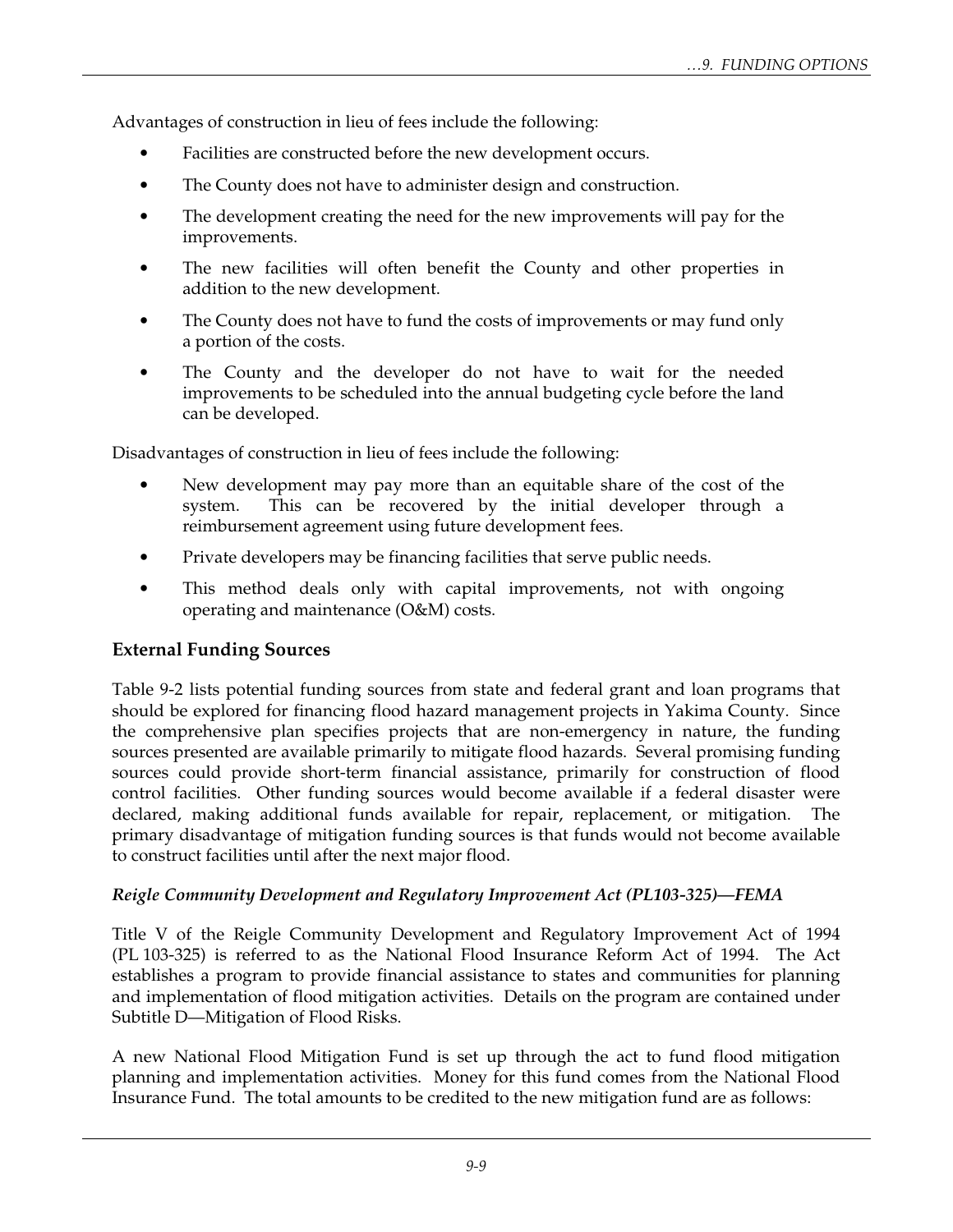- \$10,000,000 in the fiscal year ending September 30, 1994
- \$15,000,000 in the fiscal year ending September 30, 1995<br>• \$20,000,000 in the fiscal year ending September 30, 1996
- \$20,000,000 in the fiscal year ending September 30, 1996
- \$20,000,000 in each fiscal year thereafter.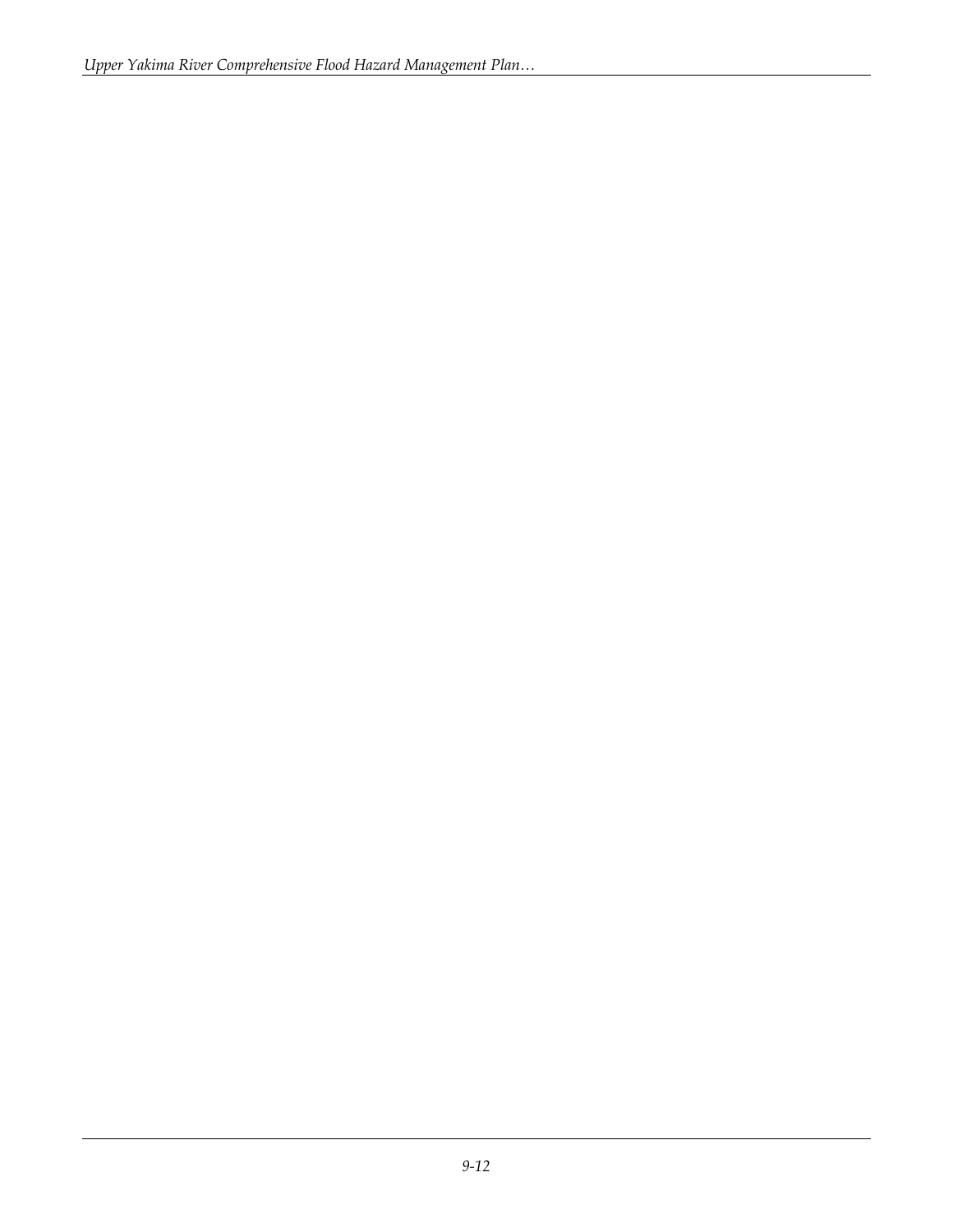## *Repeal of Previous Programs*

The first two sections of Subtitle D repeal Sections 1362 and 1306c of the National Flood Insurance Act of 1968, which contained provisions for acquisition of properties located in floodrisk areas. A one-year transition period beginning on the date of enactment of the Reigle Act, September 23, 1994, was provided for final implementation of activities under Sections 1362 and 1306c.

## *Conditions*

The following conditions for participation in the program are described in the Act:

- Community is defined as a political subdivision that has building code and zoning code jurisdiction over the flood hazard area, and is participating in the flood insurance program.
- To be eligible for funding, the state or community must have a flood risk mitigation plan that:
	- Describes the activities to be funded
	- Is consistent with specific criteria contained in section 1361 of the National Flood Insurance Act of 1968 ("Criteria for Land Management and Use")
	- Provides protection to structures that are covered by an existing flood insurance policy
	- Is approved by the Director
	- Includes a comprehensive strategy for mitigation activities for areas affected by the plan
	- Has been adopted by the state or the community following a public hearing

 The Director (FEMA) has 120 days in which to review submitted mitigation plans and notify the state or community that the plan has been approved or disapproved

• Funding can be used only for activities included in the approved plan. Activities must be technically feasible, cost-effective, and cost-beneficial to the National Mitigation Fund. Mitigation activities for repetitive loss structures and structures that have incurred substantial damage will receive higher priority.

## *Funding*

Planning and implementation activities have different funding limits under the Act. Both categories of grants are provided on a 75 to 25 percent federal to local cost-share basis. The funding limits are described as follows: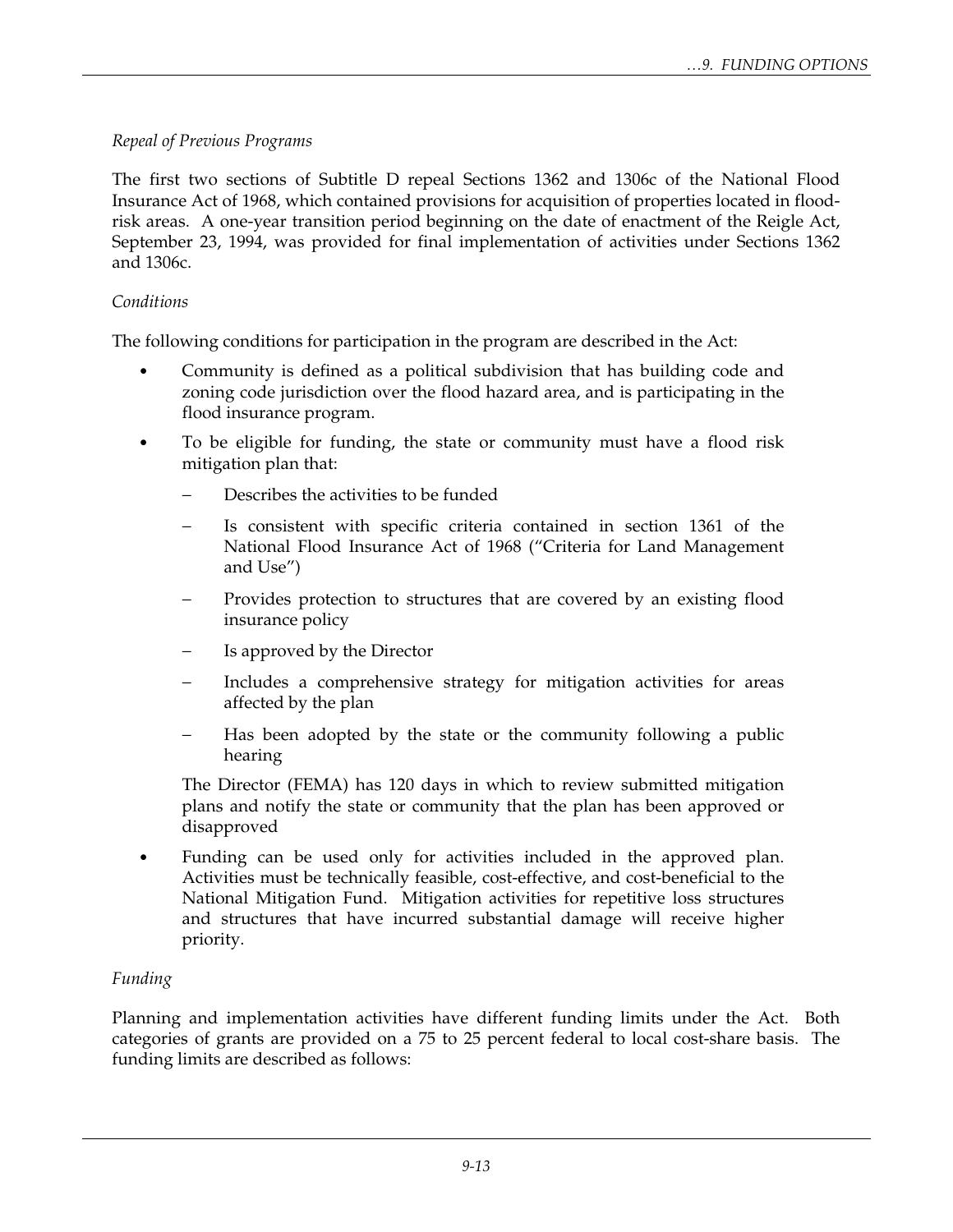- Planning Activities
	- The total amount available for mitigation planning will be \$1,500,000 per year. Single grants to states and communities cannot exceed \$150,000 and \$50,000, respectively. The total amount of grants to any one state and all communities in that state in a fiscal year may not exceed \$300,000.
	- − Grants for mitigation planning to states or communities cannot be awarded more than once every 5 years, and each grant may cover a period of 1 to 3 years.
- **Implementation Activities** 
	- Grants for mitigation activities during any 5-year period may not exceed \$10,000,000 to any state or \$3,300,000 to any community. The sum of the amounts of mitigation grants that can be made during any 5-year period to any one state and all communities in that State is limited to \$20,000,000
	- The limits on grants for mitigation activities described above can be waived for any 5-year period during which a major disaster or emergency is declared by the President as a result of flood conditions in the state or community.

## *Eligible Activities*

The Act lists specific activities that are eligible for funding, as follows:

- Demolition or relocation of any structure located along the shore of a lake or other body of water and certified by an appropriate state or local land use authority to be subject to imminent collapse or subsidence as a result of erosion or flooding
- Elevation, relocation, demolition, or floodproofing of structures (including public structures) located in areas having special flood hazards or in other areas of flood risk
- Acquisition for public use by states and communities of property (including public property) located in areas having special flood hazards or in other areas of flood risk and properties substantially damaged by flood
- Minor physical mitigation efforts that do not duplicate the flood prevention activities of other federal agencies and that lessen the frequency and severity of flooding and decrease predicted flood damages, not including major flood control project such as dikes, levees, seawalls, groins, and jetties unless the Director specifically determines in approving a mitigation plan that such activities are the most cost-effective mitigation activities for the National Flood Mitigation Fund
- Beach nourishment activities
- The provision by states of technical assistance to communities and individuals to conduct eligible mitigation activities
- Other activities the Director considers appropriate and specifies in regulation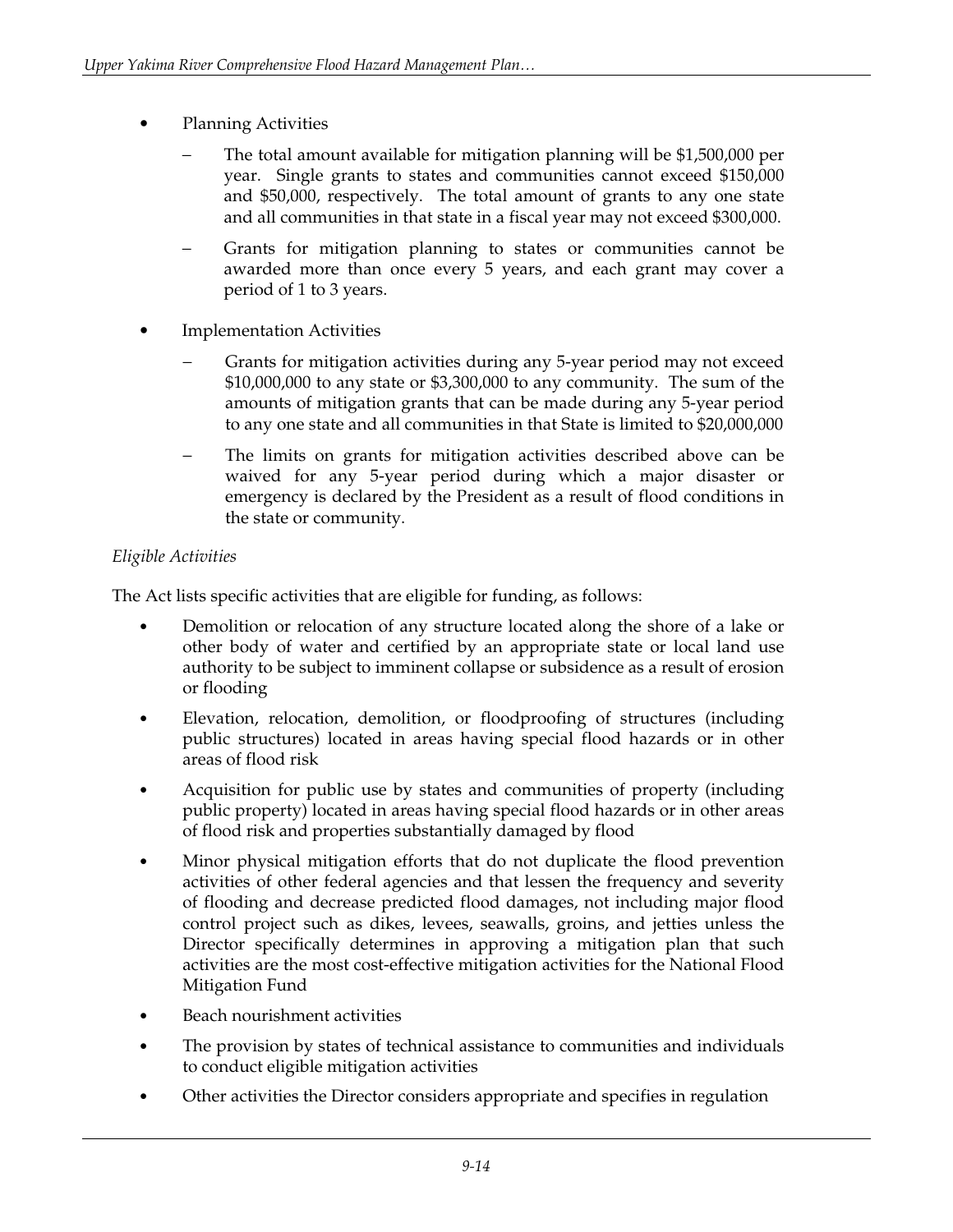• Other mitigation activities not described above that are described in the mitigation plan of a state or community

## *Robert T. Stafford Disaster Relief and Emergency Assistance Act (PL 93-288)—FEMA*

The Robert T. Stafford Disaster Relief and Emergency Assistance Act (The Stafford Act) provides assistance following Presidential declarations of major disasters. Title IV presents details on major disaster assistance programs, including provisions for property acquisition and relocation assistance. Cost-sharing is available for up to 75 percent of the cost of any hazard mitigation measures that the President has determined are cost-effective and which substantially reduce the risk of future damage, hardship, loss, or suffering in any area affected by a major disaster. However, the total amount of mitigation funding under any disaster declaration cannot exceed 15 percent of the total grant funds provided for the disaster.

The specific terms and conditions used to determine if an acquisition or relocation project is eligible to receive federal funding under the Stafford Act are as follows:

- Acquisition and relocation projects funded under this act must be cost-effective and substantially reduce the risk of future damage, hardship, loss, or suffering in any area affected by a major disaster
- Acquisition and relocation projects and all other mitigation measures must be identified based on an evaluation of natural hazards
- The applicant (the county or state) must complete an agreement stating that:
	- The property will be dedicated and maintained in perpetuity for a use that is compatible with open space, recreational, or wetlands management practices
	- The only new structures erected on the property will be public facilities open on all sides and functionally related to a designated open space, rest rooms, or structures approved by the Director in writing before the start of construction
	- No application will be made for additional disaster assistance for projects relating to the property and no federal funding will be granted for such projects.

## *Small Flood Control Projects–COE*

Section 205 of the 1948 Flood Control Act authorizes construction of small flood control projects, including levees, channel enlargement, realignments, obstruction removal, and bank stabilization. An important proviso attached to this assistance is that each project must be a complete solution to the problem and must not commit the federal government to additional improvements to insure effective operation.

Local government is responsible for 25 to 50 percent of the costs of the project and 100 percent of all future maintenance and operation costs.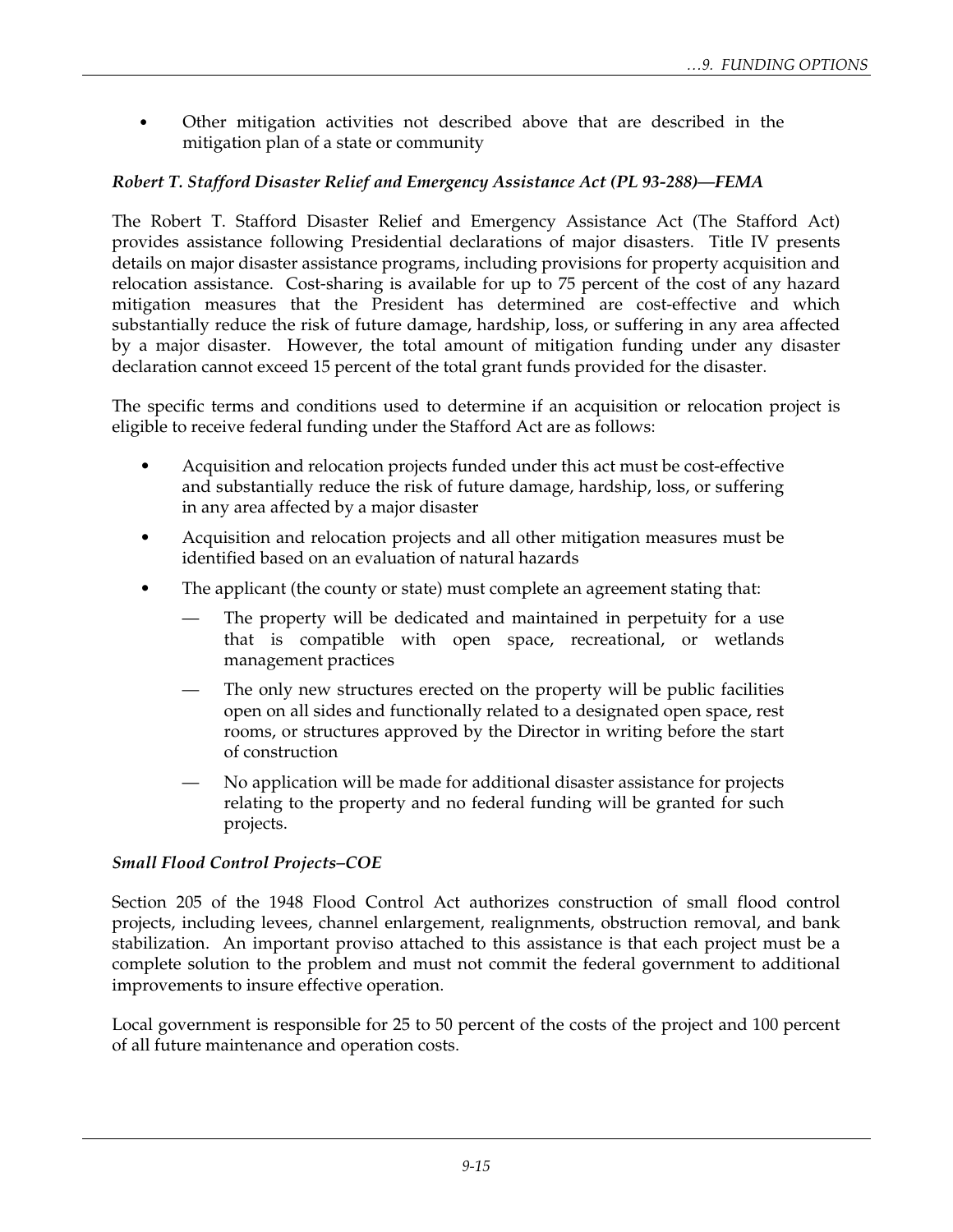## *Emergency Bank Protection—COE*

Section 14 of the 1946 Flood Control Act provides for emergency streambank protection to prevent damage to highways, bridge approaches, municipal water supply systems, sewage disposal plants, and other essential public works facilities. Churches, hospitals, schools, and nonprofit public facilities may also benefit from work done under this program. Projects cannot be done soley to protect privately owned properties or structures. Again, each project must constitute a complete solution to the problem involved and must not commit the federal government to additional improvements to insure effective project operation.

Local government is responsible for at least 25 percent of the project cost. The maximum amount that the COE can spend in a single year in any one locality is \$500,000.

## *Floodplain Management Services—COE*

Section 206 of the Flood Control Act of 1960 authorizes the COE to provide information, technical assistance, and guidance to city, county, state and federal agencies. Examples of the types of informational assistance provided through this program are data on flood sources and types, obstructions to flood flows, flood depths or stages, flood water velocities, flood warning and preparedness, flood damage reduction studies and audits, and floodproofing.

While the Corps provides study findings and pamphlets to its customers free of charge, all costs for services must be reimbursed according to a set fee schedule. Other grant funds may be used to pay for these services wholly or in part.

## *Planning Assistance to the States—COE*

Section 22 of the Water Resources Development Act allows the COE to assist local governments in the preparation of comprehensive plans for the development, utilization, and conservation of water and related land resources. This program may encompass many types of studies, including water quality, habitat improvement, hydropower development, flood control, erosion, and navigation. Studies are typically at a planning level and do not include design for project construction.

Costs for projects undertaken under this program require a 50 percent local match. The local match can be met either wholly or in part with other non-federal grant funds.

## *Habitat Restoration—COE*

Assistance is available under Section 1135 of the Water Resources Development Act (PL 99-662) to provide funding to modify structures of a COE project to restore fish and wildlife habitat. Fish and wildlife benefits must be associated with past COE projects in the Yakima Valley. The extensive COE levee project within the CFHMP study area provides a specific opportunity to apply this program. Planning studies, detailed design, and construction are funded with a 75 percent federal cost-share. The program requires a non-federal sponsor to contribute the remaining 25 percent funding match. The potential sponsor requests by letter that the COE initiate a feasibility study. Following receipt of the letter of intent, the COE will request study funds.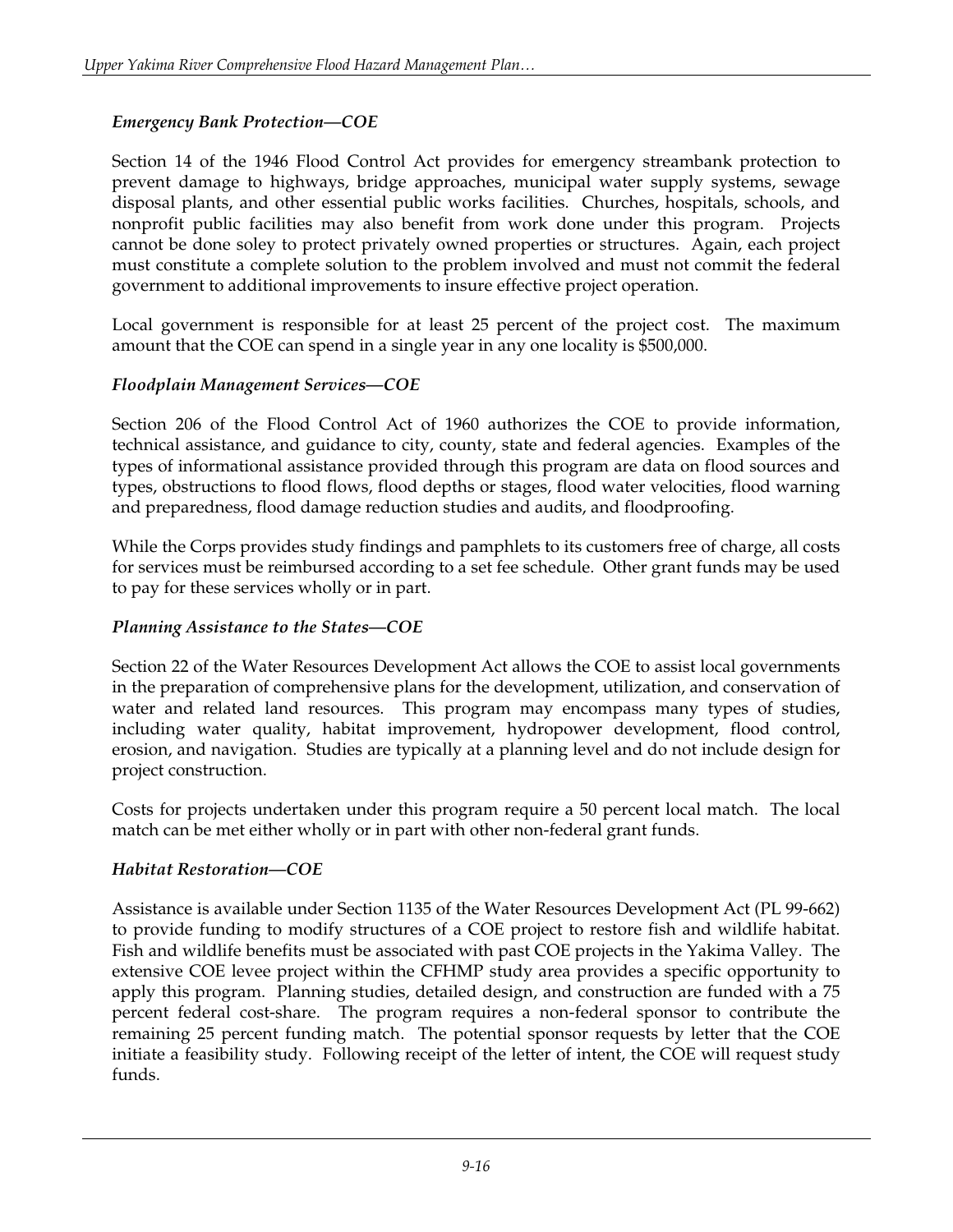## *Watershed Protection and Flood Prevention Act (PL 83-566)—NRCS*

The Small Watershed Program of PL-566 provides federal funding for watershed protection, flood prevention, and agricultural water management. Funds from PL-566 can be used to prepare studies and construct flood control projects, both structural and non-structural. PL-566 was modified in 1990 to authorize cost-share assistance to project sponsors for acquisition of wetland and floodplain easements to maintain or enhance the floodplain's ability to retain excess floodwaters, improve water quality and quantity, and provide habitat for fish and wildlife. PL-566 is a cost-sharing program that requires matching funds from a local sponsor.

This program was recently modified as a result of the 1993 flooding on the Mississippi River. The types of eligible projects have been expanded and for some projects the federal cost shared.

## *Farm Program—USDA Farm Service Agency*

The Farm Service Agency (FSA) provides emergency loans to help cover production and physical losses in counties declared as federal disaster areas. Emergency loans may be used to replace essential property, pay production costs associated with the disaster year, pay living expenses, reorganize the farming operation, and refinance debt. To be eligible for Farm Program loans, the applicant must fulfill the following requirements:

- Be an established family farm operator
- Be a citizen or permanent resident of the United States
- Have the ability, training, or experience necessary to repay the loan
- Have suffered a qualifying physical loss, or a production loss of at least 30 percent in any essential farm or ranch enterprise
- Be unable to obtain commercial credit
- Be able to provide collateral to secure the loan
- Have multi-peril crop insurance, if available.

The loan limit is up to 80 percent of actual loss with a maximum of \$500,000 per disaster; special loan requirements and terms apply. Application for emergency loans must be received within 8 months of the disaster designation date.

## *Flood Control Assistance Account Program (FCAAP)—Ecology*

The FCAAP program was established by the State Legislature in 1984 to assist local jurisdictions in comprehensive planning and maintenance efforts to reduce flood damages. To be eligible, a community must receive Ecology's approval of its floodplain management activities. Additionally, the county has to meet the requirements of the National Flood Insurance Program (NFIP). Every two years, \$500,000 in non-emergency grant funds are available within any one county, but only approximately \$4 million is available statewide, depending on the amount appropriated by the State Legislature. The application period is during the winter, with a deadline in the spring. Ecology evaluates and releases a priority list for funding in July. Non-emergency grants may be effective for work six months after funding and negotiations are complete.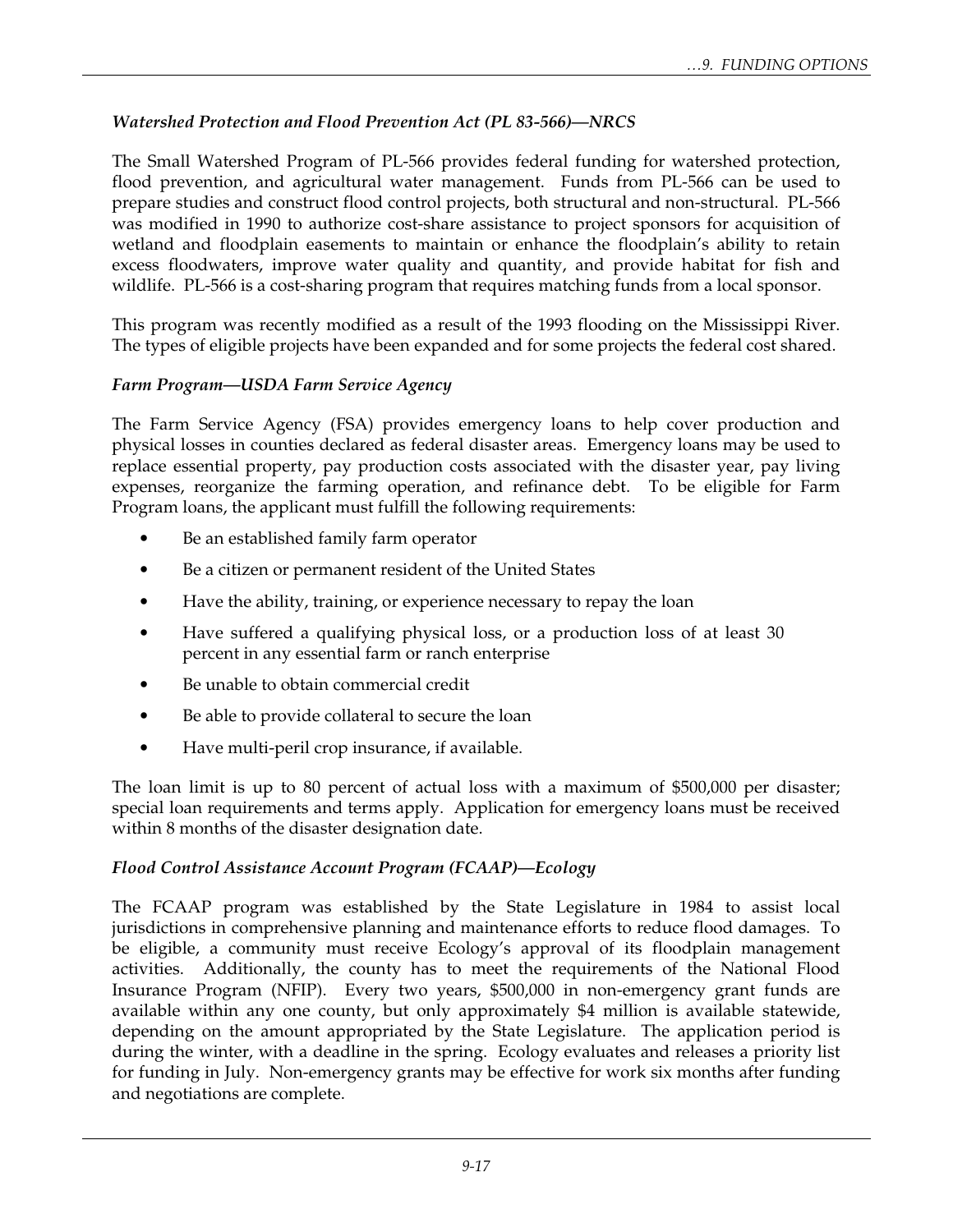Distribution of FCAAP grant money is based on eligibility of the applicant and the proposed project. Conditions for funding include the following:

- Grants are limited to 50 percent of the total cost of non-emergency project.
- Emergency funds of up to \$150,000 per county per biennium are available on a first come/first served basis; the state will fund up to 80 percent of the cost of emergency projects.
- Unused emergency funds (\$500,000 to emergency fund) can be disbursed on a discretionary basis by Ecology.
- The state can fund 75 percent of the cost for comprehensive flood hazard management plans.

## *Centennial Clean Water Fund—Ecology*

The Centennial Clean Water Fund (CCWF) is both a grant and a loan program. CCWF-approved projects must be for the planning, design, acquisition, construction, and improvement of water pollution control facilities and activities. Flood control projects are typically not eligible for CCWF funds. However, if a water quality benefit can be demonstrated as a result of a flood control project, CCWF funds can be made available. There are several types of projects in the CFHMP that could result in water quality benefits, so the CCWF should be considered as a potential source of funding. A total of \$2.5 million is available per funding cycle for facilities, with \$250,000 available for activities under the CCWF.

The CCWF grants program will fund a maximum of five projects per year, no more than two of which can be for facilities. The CCWF requires a 50 percent local match for facilities and a 75 percent local match for activities. The local share may come from any combination of cash, other grants, or loans. In-kind contributions may be used for activities projects only.

The CCWF loan program will issue loans at the following interest rates: 0 to 5 years, 0 percent interest; 6 to 14 years, 60 percent of market rates; 15 to 20 years, 75 percent of market rates.

## *State Water Pollution Control Revolving Fund—Ecology*

Like the CCWF, the State Revolving Fund (SRF) finances planning, design and construction of facilities and the planning and implementation of activities that address water quality problems or water pollution prevention. Again, while the SRF is designed to provide assistance for water pollution control efforts, some flood control projects that will result in water quality benefits may be considered.

SRF loans may be used for up to 100 percent of a project's cost. SRF loans may also be used to provide a match for CCWF grants, with some restrictions.

The following interest rates apply to SRF loans: 0 to 5 years, discretion of Ecology; 6 to 14 years, 60 percent of the bond buyer's index for municipal bonds; 15 to 20 years, 75 percent of the bond buyer's index for municipal bonds.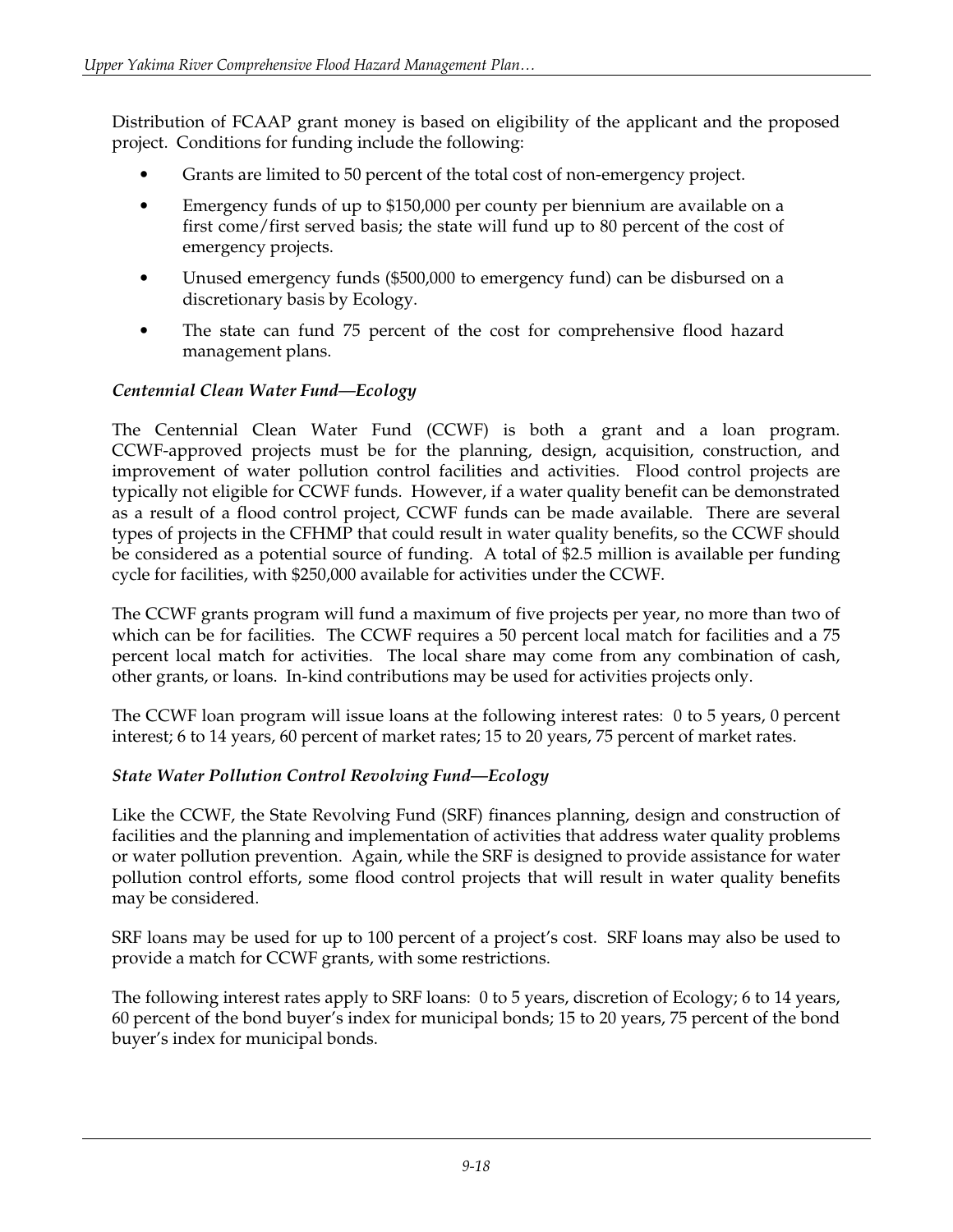## *State Hazard Mitigation Grant Program—CTED*

CTED coordinates state disaster mitigation, preparedness, response, and recovery activities. Under this mandate, the agency administers the State Hazard Mitigation Grant Program (also called the "404 program" after the section of the Stafford Act dealing with hazard mitigation), authorized and partially funded under the Stafford Act. State Hazard Mitigation Grants are made to local governments on a cost-share basis, with the federal, state, and local percentage matches set at 75, 12.5, and 12.5 percent, respectively. Federal funding for this program is contingent on a Presidential Disaster Declaration. State and federal money distributed under this program can only be used for acquisition of property or demolition of structures. Funding cannot be used for elevation of structures or relocation of residents.

Funding for the program since 1989 has totaled approximately \$9 million, with approximately \$6 million coming from the federal government and \$3 million from state sources. Even with this apparently high level of mitigation funding, total requests for grants have consistently exceeded the funds available. Therefore, the state has established a competitive procedure for funding. Applications are reviewed by a panel of state and local officials and scored based on how well they meet the specific terms and conditions required by the Stafford Act (see above). This process is administered by CTED and selected applications are sent to FEMA for approval.

## *Public Works Trust Fund—CTED*

This state fund offers low interest loans for rehabilitation and repair of public works infrastructure, including surface water facilities. Local governments, such as counties, cities, and special purpose districts, are eligible for these loans. Loans are paid back using revenue from sources such as local utility and sales taxes on local water, sewer, and garbage collection, and from a ¼-percent real estate excise tax. Applications are accepted annually between April and July.

## *Emergency Relief (ER) Funds—WSDOT and FHWA Title 23*

WSDOT serves as the clearinghouse for emergency road repair grants for damage associated with declared federal disaster areas. These grants can provide technical assistance and construction funds to the County from state (Rural Arterial Program) and federal (Federal Highway Administration) sources for temporary or permanent restoration of flood-damaged roadways. Title 23 Emergency Relief funds are a major source of these funds. Permanent repairs can often incorporate designs that help prevent future damage. The local jurisdiction can also contribute additional funds, beyond that allocated for the emergency relief permanent restoration, to incorporate additional mitigation features into the project. The Trans-Aid Division of WSDOT passes through Federal Highway Administration (FHWA) regular road funds and Title 23 Emergency Relief funds.

## **FUNDING SOURCE EVALUATION**

The County should seek to fund all elements of a flood hazard management program at an adequate and uniform level. Some options may address the funding of capital improvements only, while others may address the funding of all elements of a program but provide inadequate revenues. The use of one method, such as a utility, would not preclude other methods, such as local improvement districts or developer contributions, to fund particular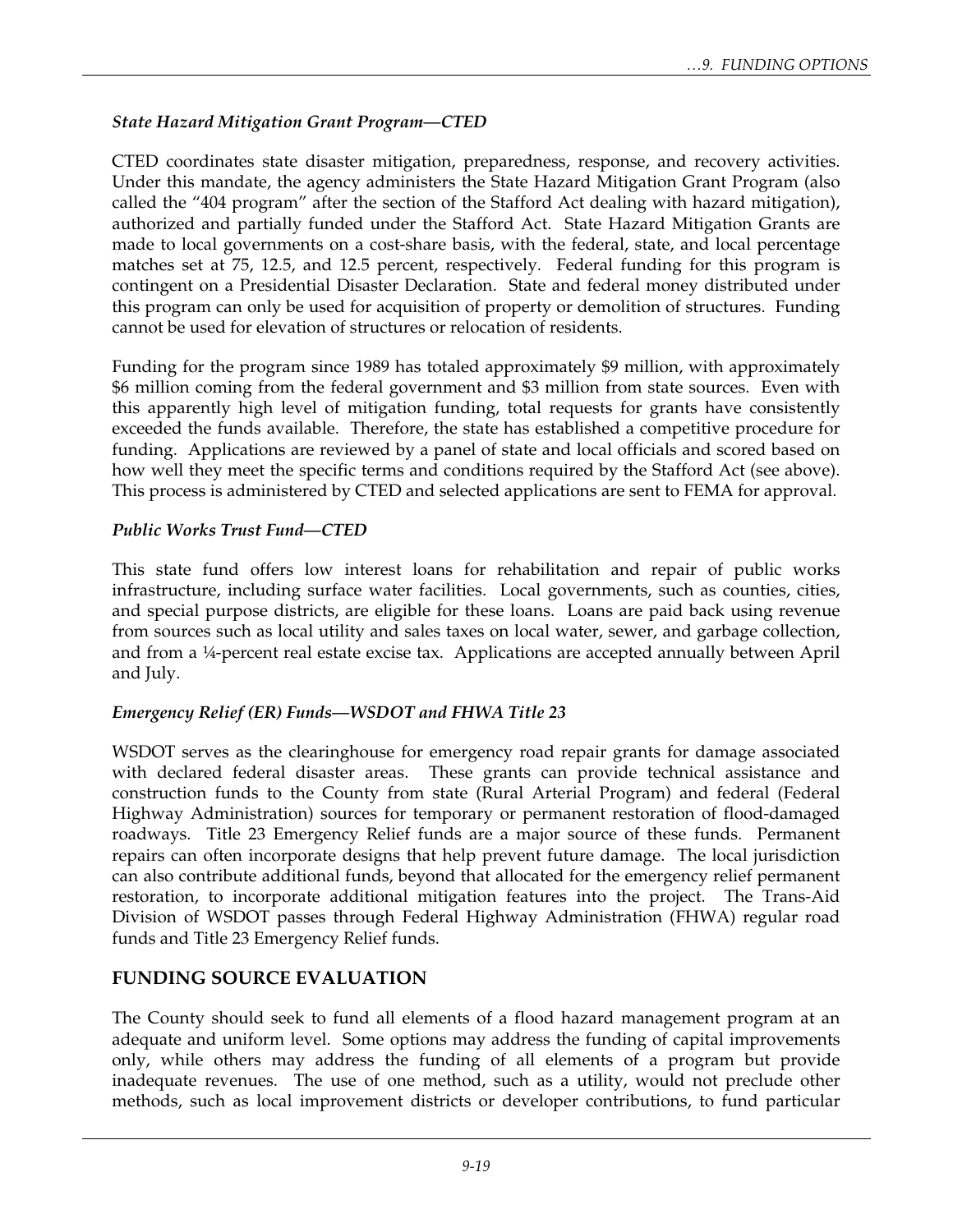improvements. A mix of funding options may provide the greatest flexibility and should be evaluated by a standard set of criteria and by the type of programs to be funded.

## **Evaluation Criteria**

When developing funding for public programs, it is appropriate to identify criteria to be used in evaluating potential sources. Criteria listed below should help the County determine the most suitable funding sources for flood hazard management:

- Equity—Does the funding source collect revenue equitably from those who contribute to drainage problems and those who will benefit from improvements?
- Stability—Are revenues from this source reliable and predictable? Can the County plan on them over the long run?
- Control—Can the County control the revenue, increasing it or decreasing it as required to fund programs?
- Adequacy—Does this source generate sufficient revenue to fund the desired program?
- Relatedness—Is this source of funding related to the problem that the revenue will be used to address?
- Ease of Implementation—Can this revenue source be activated quickly enough to fund a program?
- Restrictions—What are the restrictions on using this funding source? Will it fund capital operations? Work on private property? What other restrictions are there?
- Acceptability—Is this source likely to be acceptable to the citizens of Yakima County and its elected officials?
- Legality—What are the legal restrictions and requirements for implementing or using this source?

These criteria should be used to evaluate each potential funding source and thereby develop the overall funding program.

## **Programs to be Funded**

When determining the adequacy of a funding source, it is important to consider the types of programs and projects to be funded. Few funding sources can by themselves meet all the financial needs of a surface water management program. Therefore, the selected funding mix should be adequate to fund each program element. Basic program elements to be funded include the following:

- Operations and maintenance (O&M)
- Capital improvements
- Implementation and management of the flood hazard management program
- Billing, collection and administering revenue generation.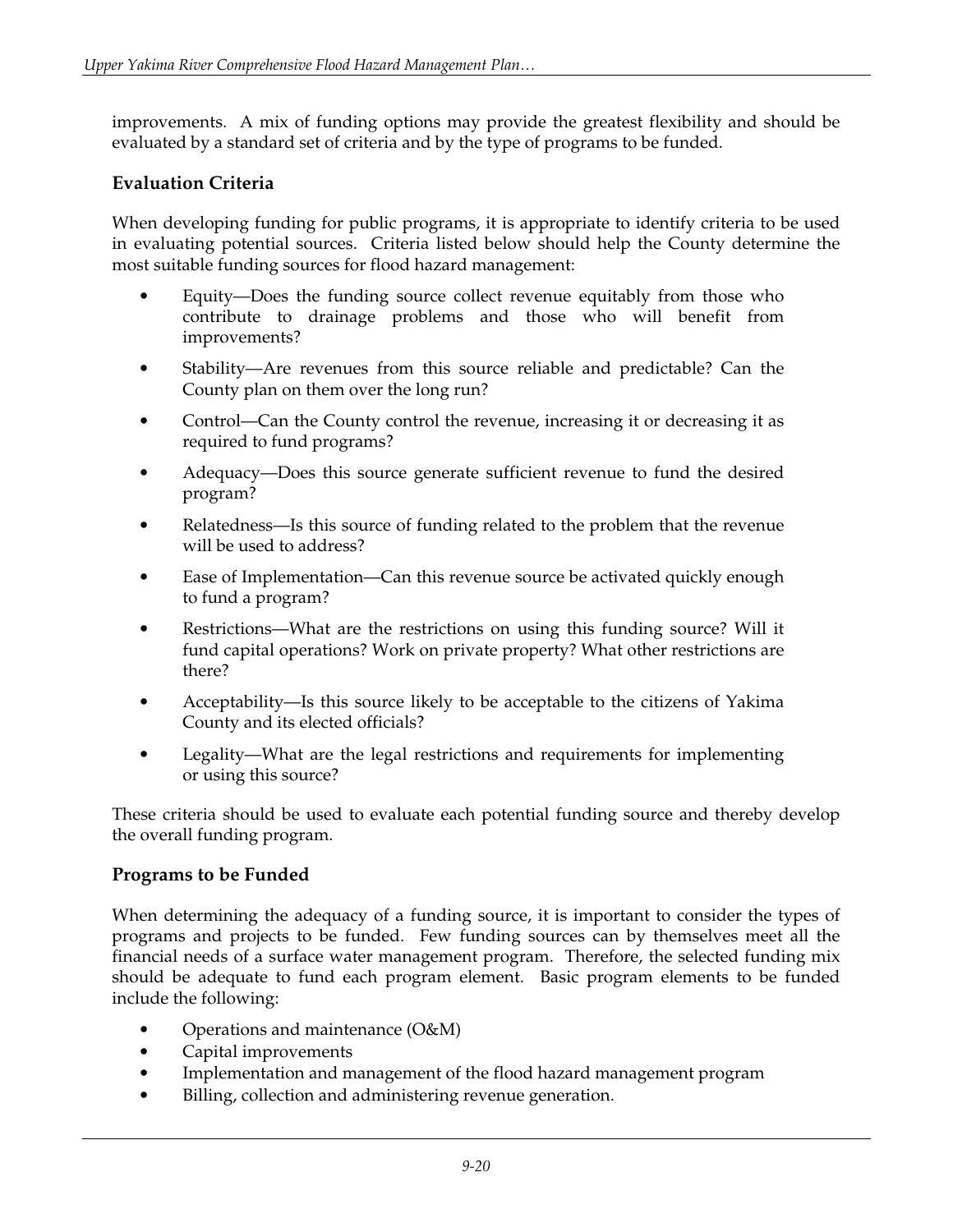| TABLE 9-3.<br>ADEQUACY OF COUNTY FUNDING SOURCES FOR VARIOUS USES |     |              |            |                         |  |  |  |  |  |
|-------------------------------------------------------------------|-----|--------------|------------|-------------------------|--|--|--|--|--|
|                                                                   |     | Capital      | Management | Billing and             |  |  |  |  |  |
| Option                                                            | O&M | Improvements |            | Programs Administration |  |  |  |  |  |
| Developer Contributions                                           |     | X            |            |                         |  |  |  |  |  |
| Drainage District                                                 |     |              |            | X                       |  |  |  |  |  |
| River Improvement Fund                                            |     |              |            | X                       |  |  |  |  |  |
| Local Improvement District                                        |     |              |            | X                       |  |  |  |  |  |
| <b>Surface Water Utility</b>                                      |     |              | X          | χ                       |  |  |  |  |  |
| <b>County Revenues</b>                                            | X   |              |            |                         |  |  |  |  |  |
| Flood Control Zone District                                       |     |              |            |                         |  |  |  |  |  |

How each of the seven county-administered funding options described above meets these funding use requirements is shown in Table 9-3.

## **Procedure for Evaluating Funding Options**

The County should review the evaluation criteria and rate the funding options. Some criteria may be weighted in recognition of their greater importance. The evaluation could consider funding options for operation and maintenance separately from those for capital improvements. The evaluation process should be conducted in a workshop involving both staff and elected officials, and should be performed before proceeding with the funding program recommended in this section.

## **FUNDING ANALYSIS**

As noted, funding is perhaps the most critical element of a successful flood and stormwater management program. Prior to initiating action for funding, a general policy or set of guidelines should be adopted that defines the financing position of the Board of Commissioners. This policy can be used to weight the evaluation criteria to select the best means of generating revenue and subsequently implementing a flood management program.

The following are examples of potential funding policy statements:

- A fair and equitable system of charges will be implemented
- The County will recognize the contribution of existing as well as future development to flood hazard and drainage problems and will equitably distribute the cost of solving these problems
- Individual property owners are responsible for the control of runoff from their property; the County will recognize this responsibility in its regulatory efforts
- The source of revenue will be continuous over an extended period of time, not a short-term, one-time effort.
- The funding established will be flexible to allow for multiple uses based on current and future needs
- There will be ongoing public input on the priority given to projects and programs funded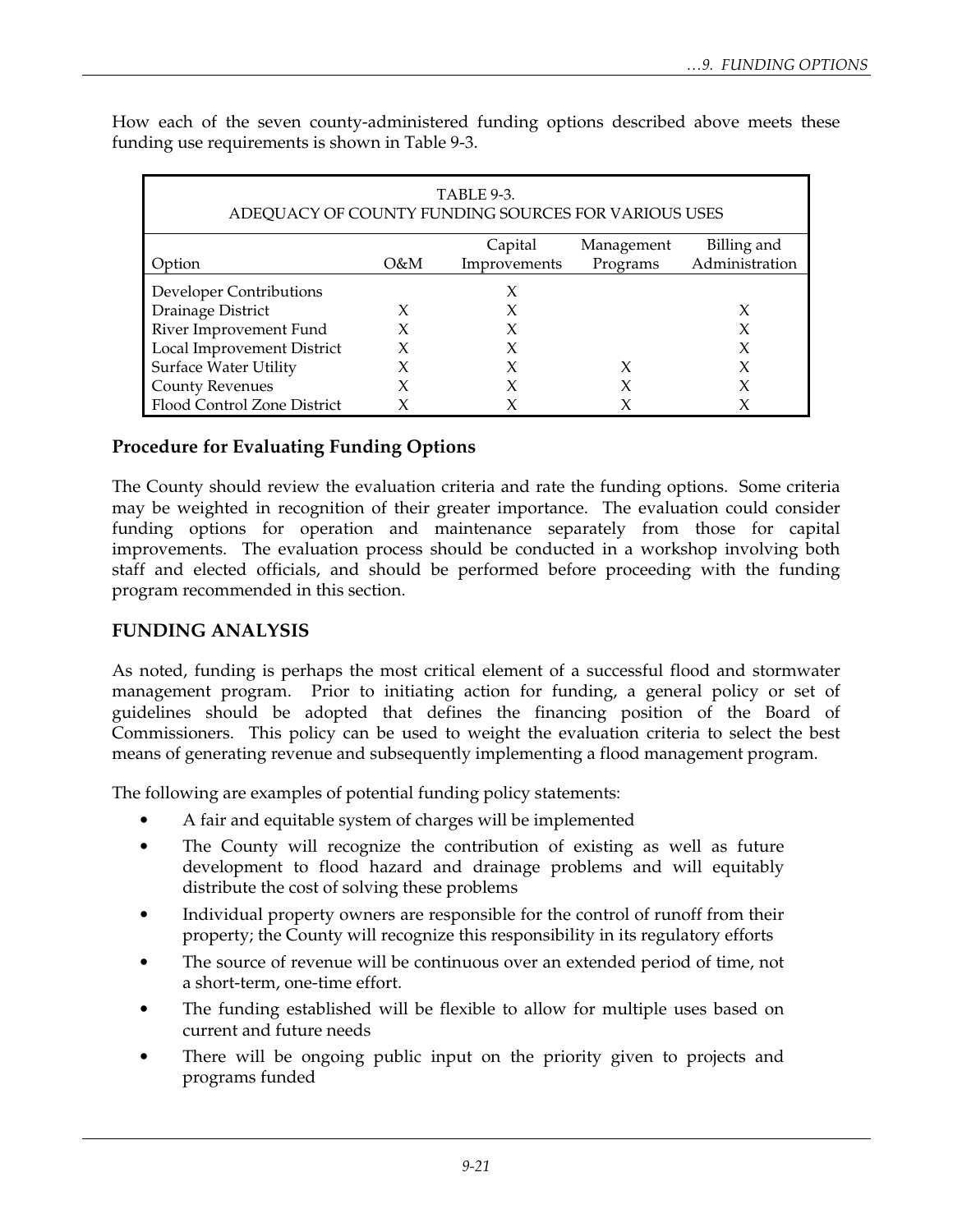- Local revenue will be applied to match state and federal funds where applicable
- Existing agencies, institutions, and organization, such as drainage or diking districts, will be evaluated, and jurisdictional boundary adjustments made to ensure that coordination is accomplished for the whole watershed.

In addition, draft funding policy statements have already been generated as part of the Capital Facilities Element of *Plan 2015* (Yakima County Planning Department 1996). Those policies, similar to what could be applied to a flood management program, include the following:

- Base the financing plan for capital facilities on realistic estimates of current local revenues and external revenues that the County can reasonably expect.
- Capital facilities should generally, where appropriate, be financed from the following priority array: first, from other sources (as with donations, grants, other outside sources); second, from benefited groups (as with local improvement districts, user fees, connection charges, dedicated capital reserves); third, from the general population (as with general obligation bonds, commissioners bonds, other loans, and general capital reserves); and fourth, from mitigation funding sources.
- Ensure that both existing and future development pay a proportional share of the costs of needed capital improvements.
- Ensure that the ongoing operating and maintenance cost of a capital facility are financially feasible prior to constructing the facility.

Based on the draft policies developed in *Plan 2015* and the type of program recommended in this CFHMP, a preliminary evaluation of each County-administered funding source was performed against the criteria listed above. The results are shown in Table 9-4.

Based on the initial evaluation of funding options, a flood control district or surface water utility meet most of the evaluation criteria and appear to be the best approaches to generating revenue for a Yakima County flood hazard management program. A flood control district or surface water utility has the ability to fund the management alternatives that comprise a large part of this CFHMP, in addition to potential capital improvements and maintenance. Using a flood control district or utility, in conjunction with actively pursuing federal and state grants, is consistent with draft polices and provides the best source of revenue for larger projects. A flood control district or utility will allow the county to implement a service charge in areas where services are provided, and possibly apply variable rates in other areas or watersheds, as needed. A flood control district would be slightly easier to establish than a utility since a district can be established by the County Commissioners without an enabling ordinance.

Ensuring that revenues are adequate to fund management programs, capital improvements, and maintenance will depend on the level of the initial charges and the acceptability to county residents of adjusting charges as necessary. A flood control district could be initiated through a regular levy authorized by the supervisors, and additional funding, as required, could be obtained by developing a service charge system.